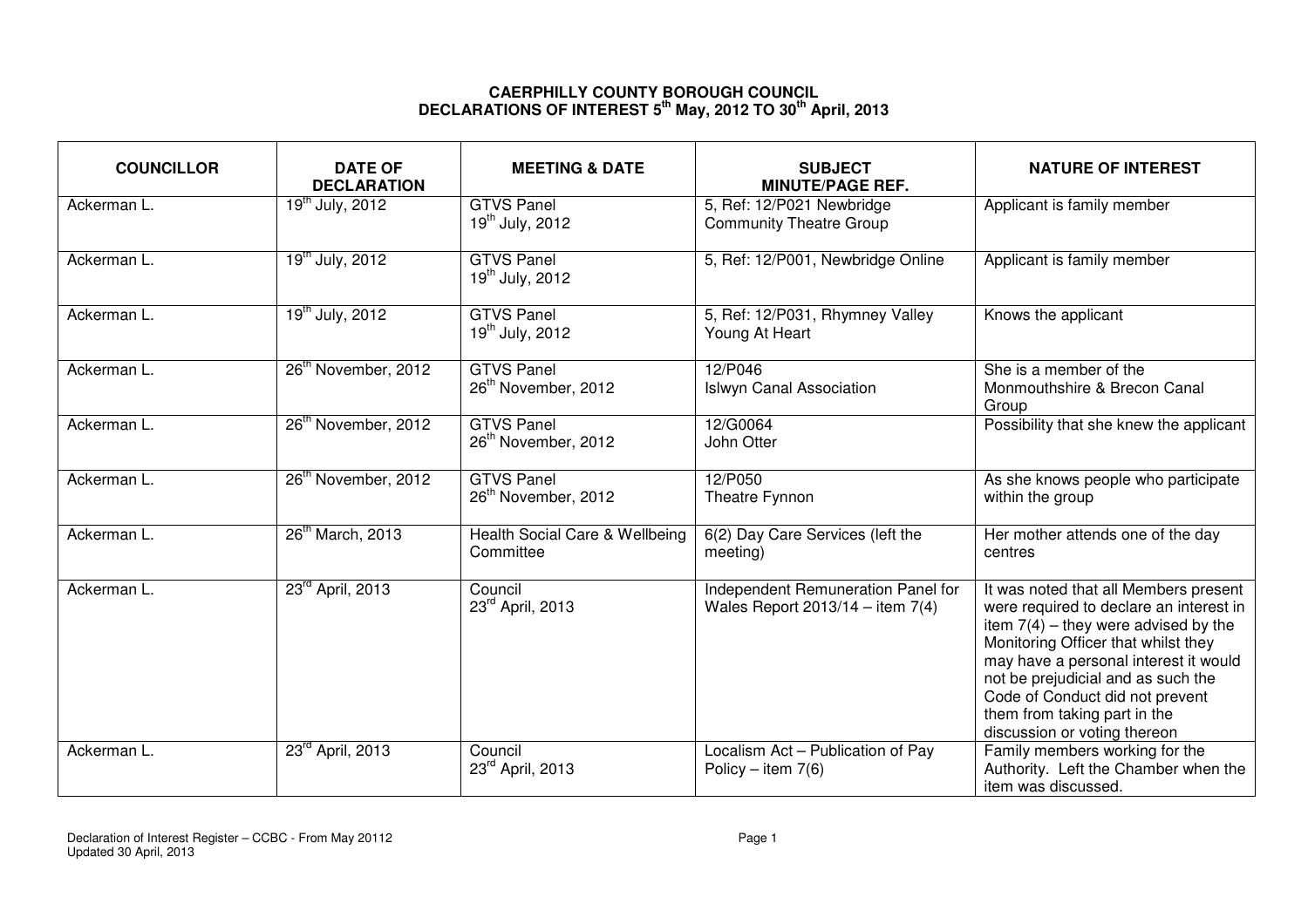| <b>COUNCILLOR</b> | <b>DATE OF</b><br><b>DECLARATION</b> | <b>MEETING &amp; DATE</b>                                     | <b>SUBJECT</b><br><b>MINUTE/PAGE REF.</b>                                | <b>NATURE OF INTEREST</b>                                                                                                                                                                                                                                                                                                                           |
|-------------------|--------------------------------------|---------------------------------------------------------------|--------------------------------------------------------------------------|-----------------------------------------------------------------------------------------------------------------------------------------------------------------------------------------------------------------------------------------------------------------------------------------------------------------------------------------------------|
| Adams M.          | 20 <sup>th</sup> November, 2012      | Council<br>20 <sup>th</sup> November, 2012                    | Report re: Notice of Motion Public<br>Sector Pay                         | Employed by public sector personal<br>not prejudicial remained in the<br>Chamber and voted thereon                                                                                                                                                                                                                                                  |
| Adams M.          | 23 <sup>rd</sup> April, 2013         | Council<br>23rd April, 2013                                   | Independent Remuneration Panel for<br>Wales Report 2013/14 - item $7(4)$ | It was noted that all Members present<br>were required to declare an interest in<br>item $7(4)$ – they were advised by the<br>Monitoring Officer that whilst they<br>may have a personal interest it would<br>not be prejudicial and as such the<br>Code of Conduct did not prevent<br>them from taking part in the<br>discussion or voting thereon |
| Aldowrth E.M.     | 20 <sup>th</sup> November, 2012      | <b>Planning Site Visit</b><br>20 <sup>th</sup> November, 2012 | 12/0635/RET                                                              | Colleague and friend of main objector<br>to the proposed development                                                                                                                                                                                                                                                                                |
| Aldworth E.       | 12th February, 2013                  | <b>HSCWB</b><br>12 <sup>th</sup> February, 2013               | 5(3)                                                                     | Relative receives care                                                                                                                                                                                                                                                                                                                              |
| Aldworth E.M.     | 5 <sup>th</sup> December, 2012       | <b>Planning Committee</b><br>5 <sup>th</sup> December, 2012   | 12/0635/RCT                                                              | Friend and colleague to objector                                                                                                                                                                                                                                                                                                                    |
| Andrews H.A.      | 19 <sup>th</sup> February, 2013      | Cabinet<br>19 <sup>th</sup> February, 2013                    | 4(4)                                                                     | Relative is affected by the proposals                                                                                                                                                                                                                                                                                                               |
| Andrews H.A.      | 16 <sup>th</sup> April, 2013         | Cabinet<br>16 <sup>th</sup> April, 2013                       | Management Restructuring in the<br>Sport and Leisure Service             | Having family working within the area<br>referred to                                                                                                                                                                                                                                                                                                |
| Andrews H.A.      | 23 <sup>rd</sup> April, 2013         | Council<br>23rd April, 2013                                   | Independent Remuneration Panel for<br>Wales Report $2013/14 -$ item 7(4) | It was noted that all Members present<br>were required to declare an interest in<br>item $7(4)$ – they were advised by the<br>Monitoring Officer that whilst they<br>may have a personal interest it would<br>not be prejudicial and as such the<br>Code of Conduct did not prevent<br>them from taking part in the<br>discussion or voting thereon |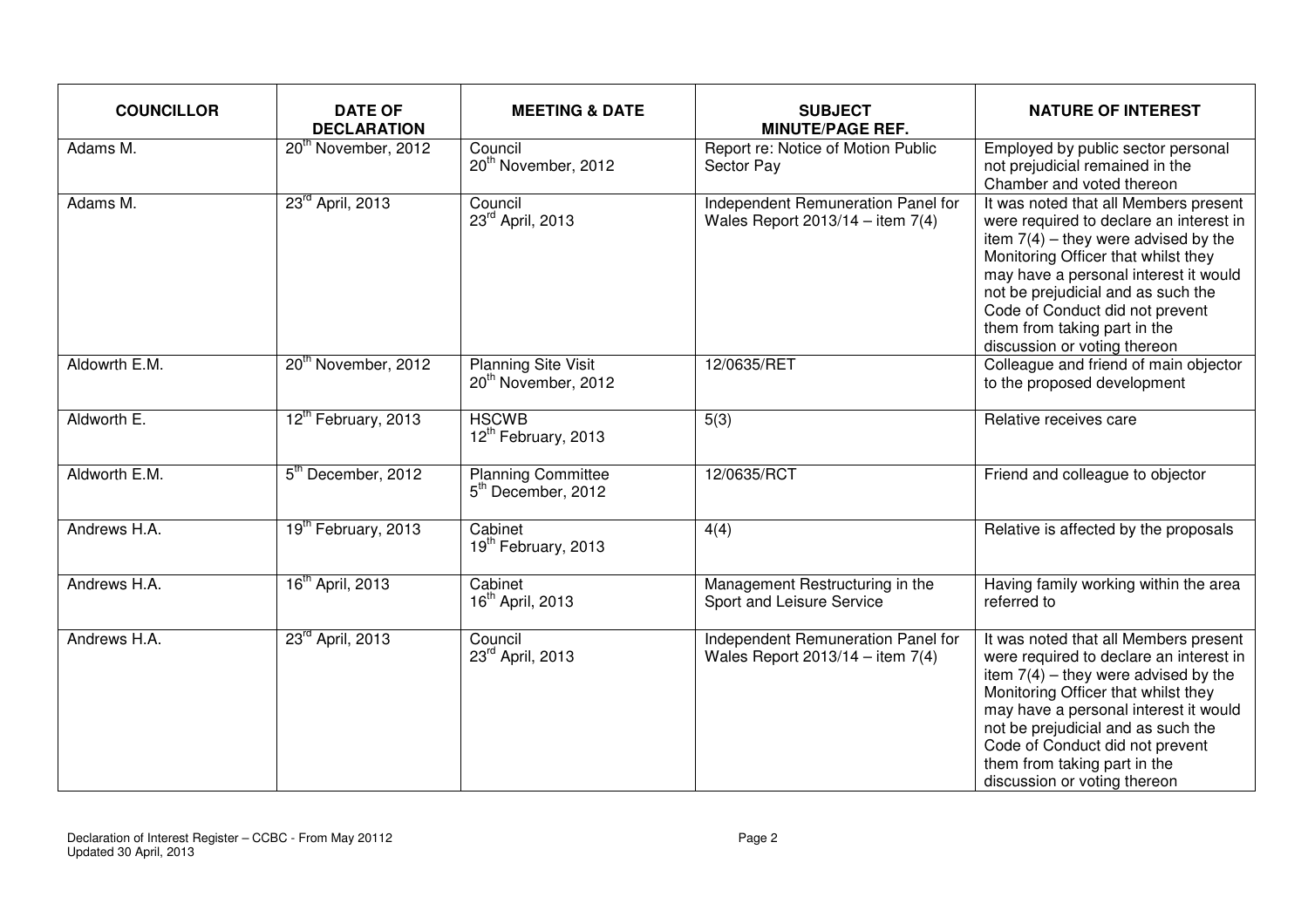| <b>COUNCILLOR</b>    | <b>DATE OF</b><br><b>DECLARATION</b> | <b>MEETING &amp; DATE</b>          | <b>SUBJECT</b><br><b>MINUTE/PAGE REF.</b>                                | <b>NATURE OF INTEREST</b>                                                                                                                                                                                                                                                                                                                           |
|----------------------|--------------------------------------|------------------------------------|--------------------------------------------------------------------------|-----------------------------------------------------------------------------------------------------------------------------------------------------------------------------------------------------------------------------------------------------------------------------------------------------------------------------------------------------|
| Andrews H.A.         | 23 <sup>rd</sup> April, 2013         | Council<br>23rd April, 2013        | Localism Act - Publication of Pay<br>Policy – item $7(6)$                | Family members working for the<br>Authority. Left the Chamber when the<br>item was discussed.                                                                                                                                                                                                                                                       |
| Angel A.             | 23 <sup>rd</sup> April, 2013         | Council<br>23rd April, 2013        | Armed Forces Community Covenant -<br>Item $7(2)$                         | Has a family member associated with<br>the armed forces                                                                                                                                                                                                                                                                                             |
| Angel A.P.           | 23 <sup>rd</sup> April, 2013         | Council<br>23rd April, 2013        | Independent Remuneration Panel for<br>Wales Report $2013/14 -$ item 7(4) | It was noted that all Members present<br>were required to declare an interest in<br>item $7(4)$ – they were advised by the<br>Monitoring Officer that whilst they<br>may have a personal interest it would<br>not be prejudicial and as such the<br>Code of Conduct did not prevent<br>them from taking part in the<br>discussion or voting thereon |
| Baker K.R.           | $23^{rd}$ April, 2013                | Council<br>23rd April, 2013        | Independent Remuneration Panel for<br>Wales Report $2013/14 -$ item 7(4) | It was noted that all Members present<br>were required to declare an interest in<br>item $7(4)$ – they were advised by the<br>Monitoring Officer that whilst they<br>may have a personal interest it would<br>not be prejudicial and as such the<br>Code of Conduct did not prevent<br>them from taking part in the<br>discussion or voting thereon |
| <b>Barnett Nigel</b> |                                      | <b>Caerphilly Homes Task Group</b> | 4.4 Energy Efficiency Works To<br><b>Domestic Properties</b>             | Wife works for one of the projects<br>noted in the information pack                                                                                                                                                                                                                                                                                 |
| Bevan G.             | 23 <sup>rd</sup> April, 2013         | Council<br>23rd April, 2013        | Independent Remuneration Panel for<br>Wales Report $2013/14 -$ item 7(4) | It was noted that all Members present<br>were required to declare an interest in<br>item $7(4)$ – they were advised by the<br>Monitoring Officer that whilst they<br>may have a personal interest it would<br>not be prejudicial and as such the<br>Code of Conduct did not prevent<br>them from taking part in the<br>discussion or voting thereon |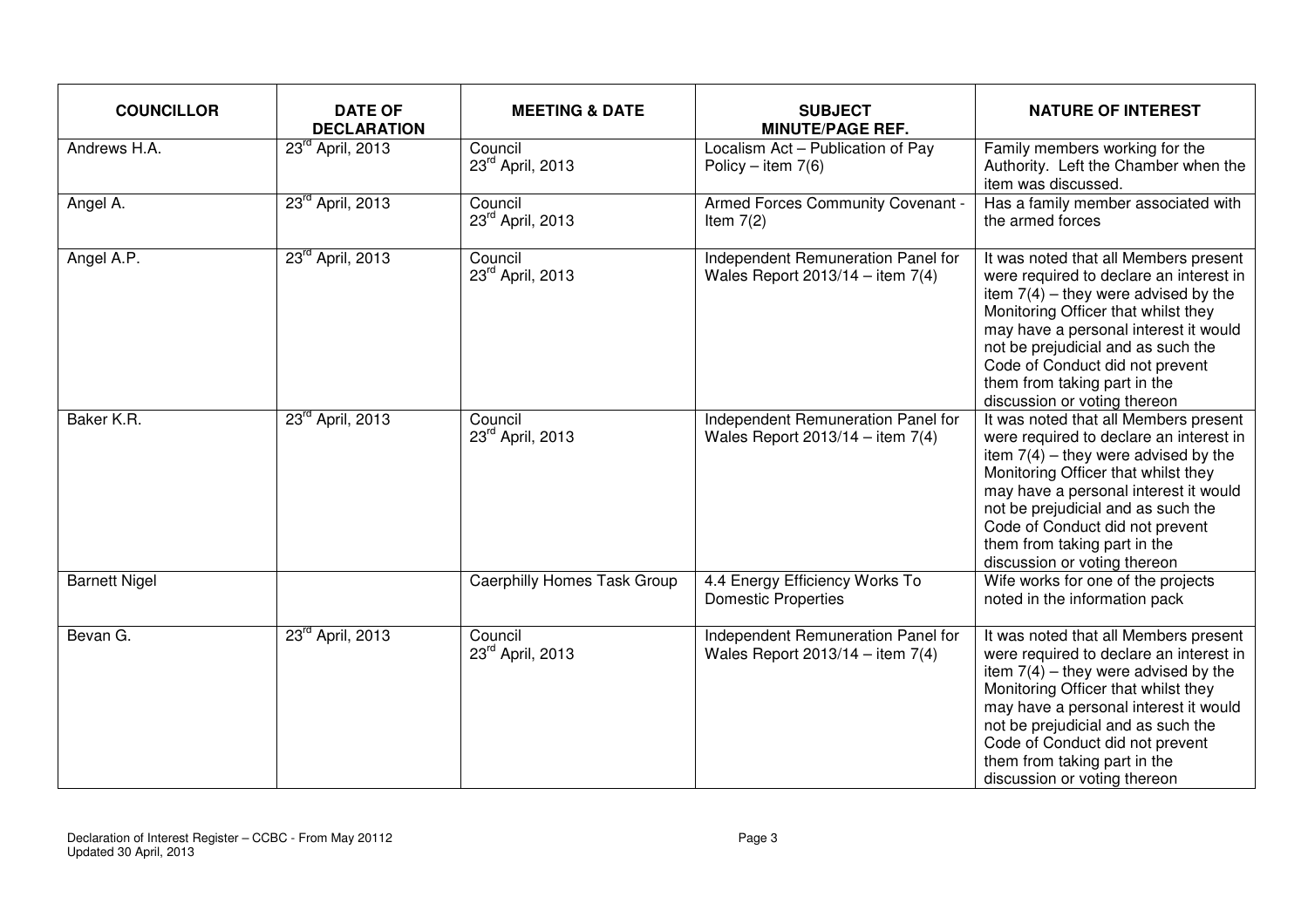| <b>COUNCILLOR</b> | <b>DATE OF</b><br><b>DECLARATION</b> | <b>MEETING &amp; DATE</b>                                                                | <b>SUBJECT</b><br><b>MINUTE/PAGE REF.</b>                                  | <b>NATURE OF INTEREST</b>                                                                                                                                                                                                                                                                                                                           |
|-------------------|--------------------------------------|------------------------------------------------------------------------------------------|----------------------------------------------------------------------------|-----------------------------------------------------------------------------------------------------------------------------------------------------------------------------------------------------------------------------------------------------------------------------------------------------------------------------------------------------|
| Bevan G.          | 23 <sup>rd</sup> April, 2013         | Council<br>23rd April, 2013                                                              | Localism Act - Publication of Pay<br>Policy – item $7(6)$                  | Family members working for the<br>Authority. Left the Chamber when the<br>item was discussed.                                                                                                                                                                                                                                                       |
| Bevan J.          | 20 <sup>th</sup> September, 2012     | <b>Licensing Sub-Committee</b><br>(Taxi and General)<br>20 <sup>th</sup> September, 2012 | $2 -$ Section 3, 3.1(a) Mr. Bosley, 6,<br>Llys Mabon, Rhymney              | Applicant is known to him                                                                                                                                                                                                                                                                                                                           |
| Bevan J.          | 20 <sup>th</sup> September, 2012     | <b>Licensing Sub-Committee</b><br>(Taxi and General)<br>20 <sup>th</sup> September, 2012 | 2 - Section 3.3.1(e), Mr. Vise, 28<br>Carn-y-Tyla Terrace, Rhymney         | Applicant is known to him                                                                                                                                                                                                                                                                                                                           |
| Bevan J.          | 22 <sup>nd</sup> November, 2012      | <b>Licensing Sub-Committee</b><br>(Taxi and General)<br>22 <sup>nd</sup> November, 2012  | 2 Section $2(2.1)(a)$<br>Mr. A. Harris, Aberbargoed                        | Knew the applicant well                                                                                                                                                                                                                                                                                                                             |
| Bevan J.          | 23 <sup>rd</sup> April, 2013         | Council<br>23rd April, 2013                                                              | Independent Remuneration Panel for<br>Wales Report $2013/14 -$ item 7(4)   | It was noted that all Members present<br>were required to declare an interest in<br>item $7(4)$ - they were advised by the<br>Monitoring Officer that whilst they<br>may have a personal interest it would<br>not be prejudicial and as such the<br>Code of Conduct did not prevent<br>them from taking part in the<br>discussion or voting thereon |
| Bevan J.          | 23 <sup>rd</sup> April, 2013         | Council<br>23rd April, 2013                                                              | Localism Act - Publication of Pay<br>Policy – item $7(6)$                  | Family members working for the<br>Authority. Left the Chamber when the<br>item was discussed.                                                                                                                                                                                                                                                       |
| Bevan P.J.        | 23 <sup>rd</sup> April, 2013         | Council<br>23rd April, 2013                                                              | Independent Remuneration Panel for<br>Wales Report $2013/14 -$ item $7(4)$ | It was noted that all Members present<br>were required to declare an interest in<br>item $7(4)$ - they were advised by the<br>Monitoring Officer that whilst they<br>may have a personal interest it would<br>not be prejudicial and as such the<br>Code of Conduct did not prevent<br>them from taking part in the<br>discussion or voting thereon |
| Binding L.        | 20 <sup>th</sup> November, 2012      | Council<br>20 <sup>th</sup> November, 2012                                               | Report re: Notice of Motion Public<br>Sector Pay                           | Employed by public sector personal<br>not prejudicial remained in the<br>Chamber and voted thereon                                                                                                                                                                                                                                                  |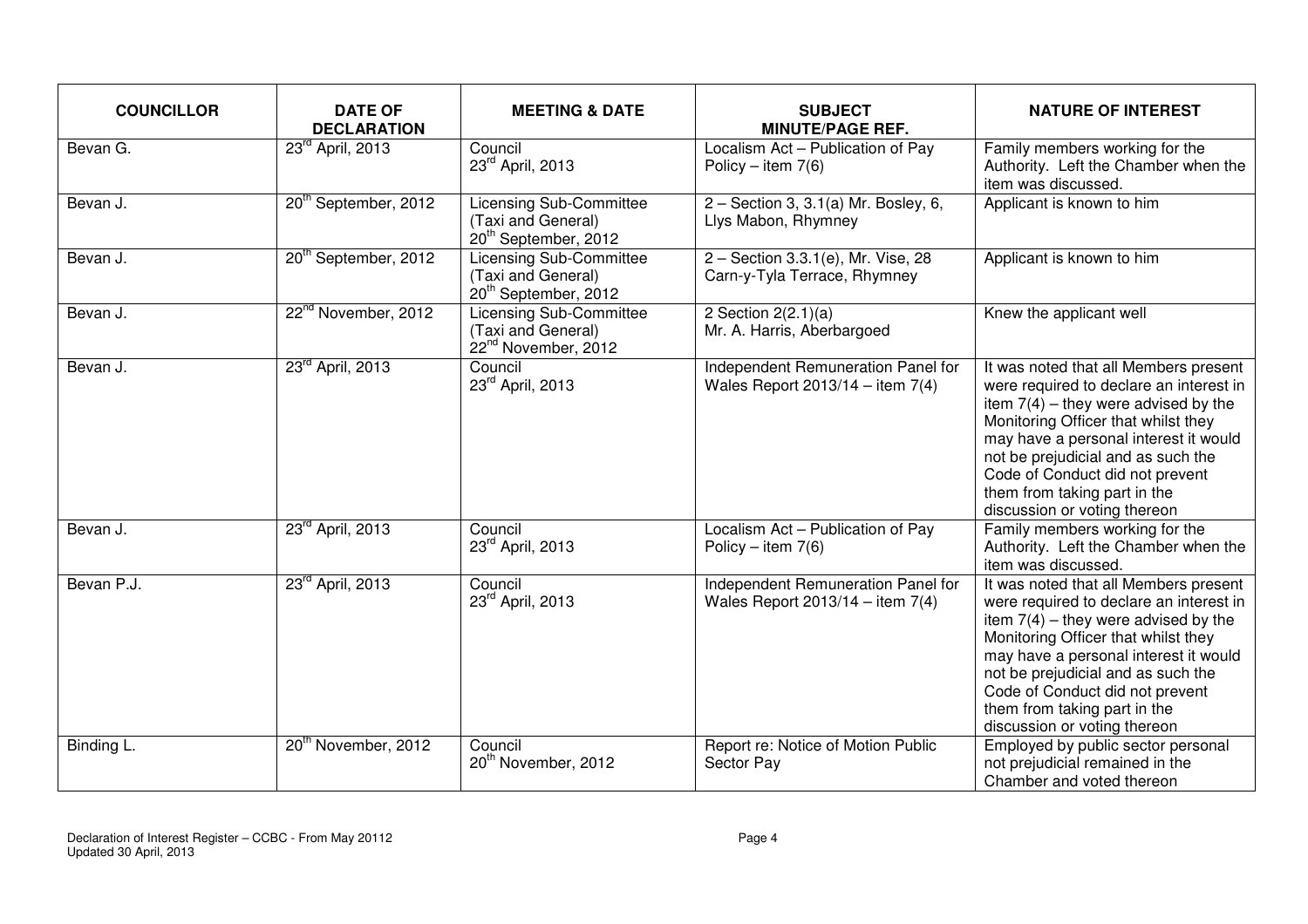| <b>COUNCILLOR</b> | <b>DATE OF</b><br><b>DECLARATION</b> | <b>MEETING &amp; DATE</b>                                   | <b>SUBJECT</b><br><b>MINUTE/PAGE REF.</b>                                | <b>NATURE OF INTEREST</b>                                                                                                                                                                                                                                                                                                                           |
|-------------------|--------------------------------------|-------------------------------------------------------------|--------------------------------------------------------------------------|-----------------------------------------------------------------------------------------------------------------------------------------------------------------------------------------------------------------------------------------------------------------------------------------------------------------------------------------------------|
| Blackman A.       | 26 <sup>th</sup> November, 2012      | <b>GTVS Panel</b><br>26 <sup>th</sup> November, 2012        | 12/P052<br><b>Bargoed District Art Society</b>                           | As she knows people who participate<br>within the group                                                                                                                                                                                                                                                                                             |
| Blackman A.       | 5 <sup>th</sup> December, 2012       | <b>Planning Committee</b><br>5 <sup>th</sup> December, 2012 | 12/0638/Full                                                             | Lives near to the application site                                                                                                                                                                                                                                                                                                                  |
| Blackman A.       | 16 <sup>th</sup> January, 2013       | Planning Committee<br>16 <sup>th</sup> January, 2013        | 12/0638/FULL                                                             | Lives next to the application site.                                                                                                                                                                                                                                                                                                                 |
| Blackman A.       | 23 <sup>rd</sup> April, 2013         | Council<br>23rd April, 2013                                 | Independent Remuneration Panel for<br>Wales Report $2013/14 -$ item 7(4) | It was noted that all Members present<br>were required to declare an interest in<br>item $7(4)$ – they were advised by the<br>Monitoring Officer that whilst they<br>may have a personal interest it would<br>not be prejudicial and as such the<br>Code of Conduct did not prevent<br>them from taking part in the<br>discussion or voting thereon |
| Blackman A.       | 23 <sup>rd</sup> April, 2013         | Council<br>23rd April, 2013                                 | Localism Act - Publication of Pay<br>Policy – item $7(6)$                | Family members working for the<br>Authority. Left the Chamber when the<br>item was discussed.                                                                                                                                                                                                                                                       |
| Bolter D.         | 9 <sup>th</sup> October, 2012        | Council<br>9 <sup>th</sup> October, 2012                    | <b>Welsh Housing Quality Standard</b>                                    | Personal interest as Council tenants -<br>remained in Chamber                                                                                                                                                                                                                                                                                       |
| Bolter D.         | 20 <sup>th</sup> November, 2012      | Council<br>20 <sup>th</sup> November, 2012                  | Cabinet S/C WHQS minutes                                                 | Council tenant personal interest,<br>remained                                                                                                                                                                                                                                                                                                       |
| Bolter D.         | 5 <sup>th</sup> December, 2012       | <b>Planning Committee</b><br>5 <sup>th</sup> December, 2012 | 12/0582/RCT                                                              | Friend of objector                                                                                                                                                                                                                                                                                                                                  |
| Bolter D.         | $9th$ April, 2013                    | Planning<br>10 <sup>th</sup> April, 2013                    | 12/0551/Full - 13/005/RM                                                 | Worked with applicant. Friends live<br>opposite site.                                                                                                                                                                                                                                                                                               |
| Bolter D.         | 17 <sup>th</sup> April, 2013         | <b>Special Council</b><br>17 <sup>th</sup> April, 2013      | <b>Cwmcarn High School</b>                                               | Son works for Santia Limited                                                                                                                                                                                                                                                                                                                        |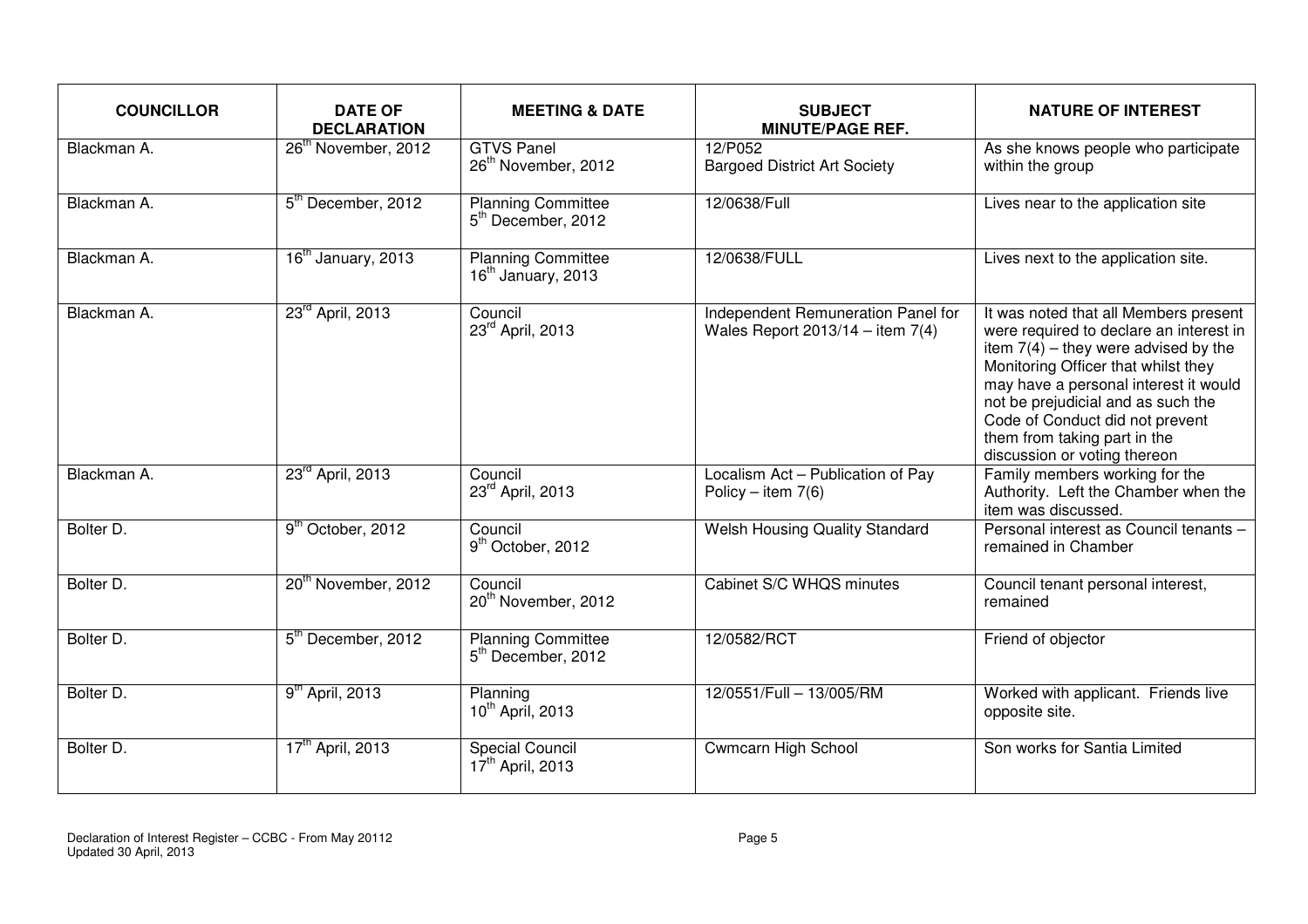| <b>COUNCILLOR</b> | <b>DATE OF</b><br><b>DECLARATION</b> | <b>MEETING &amp; DATE</b>                                | <b>SUBJECT</b><br><b>MINUTE/PAGE REF.</b>                                  | <b>NATURE OF INTEREST</b>                                                                                                                                                                                                                                                                                                                           |
|-------------------|--------------------------------------|----------------------------------------------------------|----------------------------------------------------------------------------|-----------------------------------------------------------------------------------------------------------------------------------------------------------------------------------------------------------------------------------------------------------------------------------------------------------------------------------------------------|
| Carter D.         | 23 <sup>rd</sup> April, 2013         | Council<br>23rd April, 2013                              | Independent Remuneration Panel for<br>Wales Report $2013/14 -$ item 7(4)   | It was noted that all Members present<br>were required to declare an interest in<br>item $7(4)$ – they were advised by the<br>Monitoring Officer that whilst they<br>may have a personal interest it would<br>not be prejudicial and as such the<br>Code of Conduct did not prevent<br>them from taking part in the<br>discussion or voting thereon |
| Carter D.G.       | 18 <sup>th</sup> July, 2012          | <b>Planning Committee</b><br>18 <sup>th</sup> July, 2012 | 12/0331/ADV Park Rhymney School,<br>Bargoed                                | Lives near the school                                                                                                                                                                                                                                                                                                                               |
| Carter D.G.       | 19 <sup>th</sup> July, 2012          | <b>GTVS Panel</b><br>$19^{th}$ July, 2012                | Taraggan<br>5, Ref: WCF010 & 12/P006                                       | The secretary is a close friend                                                                                                                                                                                                                                                                                                                     |
| Carter D.G.       | 15 <sup>th</sup> August, 2012        | Planning<br>15 <sup>th</sup> August, 2012                | 4(a) Site visit<br>12/0031/Adv, Park Primary School,<br>Bargoed            | Lives close to the school                                                                                                                                                                                                                                                                                                                           |
| Carter D.G.       | 26 <sup>th</sup> November, 2012      | <b>GTVS Panel</b><br>26 <sup>th</sup> November, 2012     | 12/GC056<br><b>Bargoed Male Voice Choir</b>                                | As he is a member of the choir                                                                                                                                                                                                                                                                                                                      |
| Collins A.        | 23 <sup>rd</sup> April, 2013         | Council<br>23rd April, 2013                              | Independent Remuneration Panel for<br>Wales Report $2013/14 -$ item $7(4)$ | It was noted that all Members present<br>were required to declare an interest in<br>item $7(4)$ – they were advised by the<br>Monitoring Officer that whilst they<br>may have a personal interest it would<br>not be prejudicial and as such the<br>Code of Conduct did not prevent<br>them from taking part in the<br>discussion or voting thereon |
| Cook P.           | 23 <sup>rd</sup> April, 2013         | Council<br>23rd April, 2013                              | Independent Remuneration Panel for<br>Wales Report $2013/14 -$ item 7(4)   | It was noted that all Members present<br>were required to declare an interest in<br>item $7(4)$ – they were advised by the<br>Monitoring Officer that whilst they<br>may have a personal interest it would<br>not be prejudicial and as such the<br>Code of Conduct did not prevent<br>them from taking part in the                                 |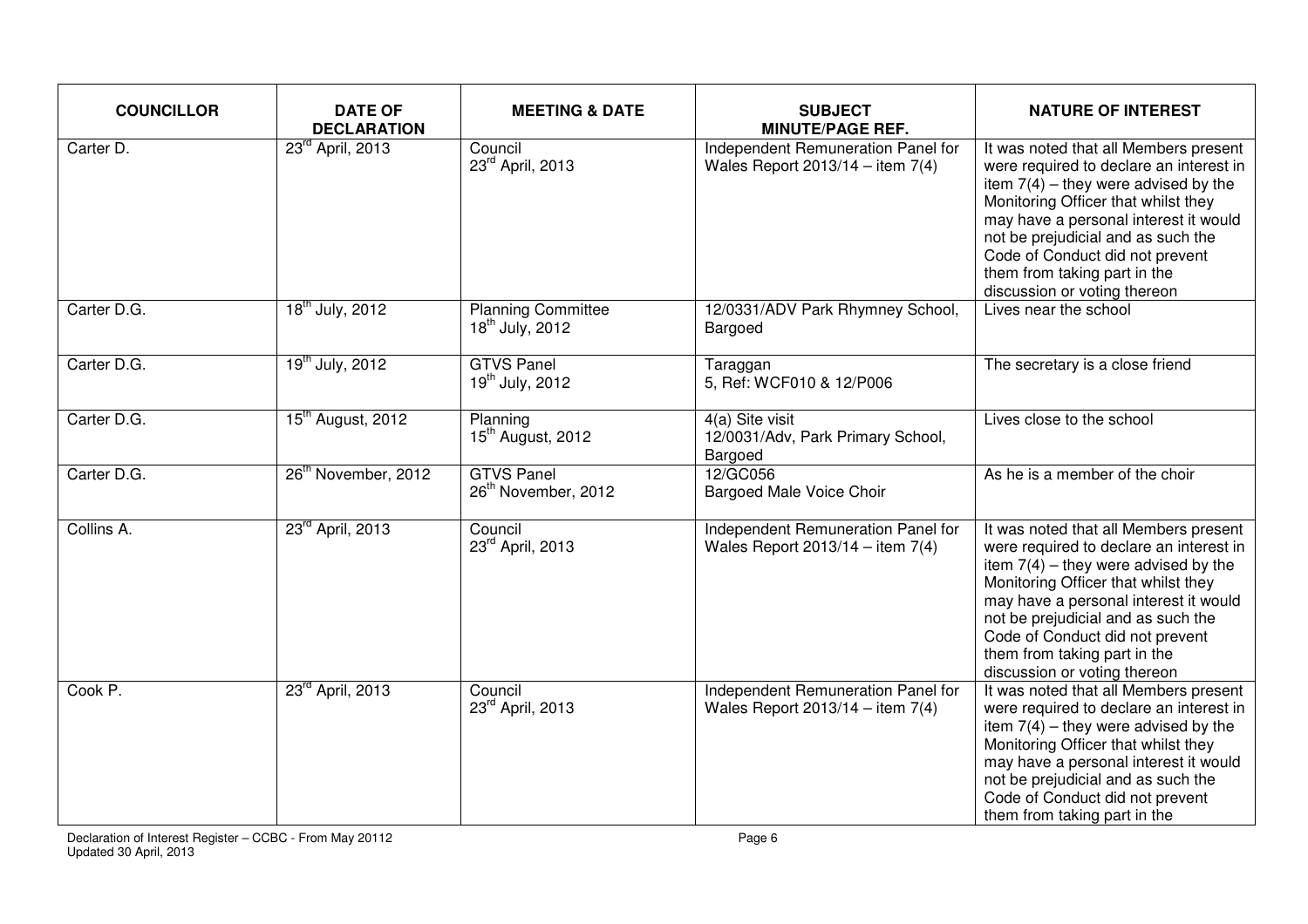| <b>COUNCILLOR</b>     | <b>DATE OF</b><br><b>DECLARATION</b> | <b>MEETING &amp; DATE</b>                                          | <b>SUBJECT</b><br><b>MINUTE/PAGE REF.</b>                                | <b>NATURE OF INTEREST</b>                                                                                                                                                                                                                                                                                                                           |
|-----------------------|--------------------------------------|--------------------------------------------------------------------|--------------------------------------------------------------------------|-----------------------------------------------------------------------------------------------------------------------------------------------------------------------------------------------------------------------------------------------------------------------------------------------------------------------------------------------------|
|                       |                                      |                                                                    |                                                                          | discussion or voting thereon                                                                                                                                                                                                                                                                                                                        |
| Cuss C.               | 19 <sup>th</sup> March, 2013         | <b>Grants to the Voluntary Sector</b><br>Panel<br>19th March, 2013 | 12/GC090 - St. John's Pontllanfraith<br><b>Division</b>                  | As he is the Council's representative<br>at St. John's Cymru, Wales Board<br>meetings.                                                                                                                                                                                                                                                              |
| Cuss $\overline{C}$ . | 23 <sup>rd</sup> April, 2013         | Council<br>23rd April, 2013                                        | Localism Act - Publication of Pay<br>Policy – item $7(6)$                | Family members working for the<br>Authority. Left the Chamber when the<br>item was discussed.                                                                                                                                                                                                                                                       |
| Cuss C.J.             | 23 <sup>rd</sup> April, 2013         | Council<br>23rd April, 2013                                        | Independent Remuneration Panel for<br>Wales Report $2013/14 -$ item 7(4) | It was noted that all Members present<br>were required to declare an interest in<br>item $7(4)$ – they were advised by the<br>Monitoring Officer that whilst they<br>may have a personal interest it would<br>not be prejudicial and as such the<br>Code of Conduct did not prevent<br>them from taking part in the<br>discussion or voting thereon |
| Cuss. C.              | 20 <sup>th</sup> November, 2012      | Council<br>20 <sup>th</sup> November, 2012                         | Report re: Notice of Motion Public<br>Sector Pay                         | Employed by public sector personal<br>not prejudicial remained in the<br>Chamber and voted thereon                                                                                                                                                                                                                                                  |
| David H.W.            | 23 <sup>rd</sup> April, 2013         | Council<br>23rd April, 2013                                        | Independent Remuneration Panel for<br>Wales Report $2013/14 -$ item 7(4) | It was noted that all Members present<br>were required to declare an interest in<br>item $7(4)$ – they were advised by the<br>Monitoring Officer that whilst they<br>may have a personal interest it would<br>not be prejudicial and as such the<br>Code of Conduct did not prevent<br>them from taking part in the<br>discussion or voting thereon |
| David W.              | 20 <sup>th</sup> November, 2012      | Council<br>20 <sup>th</sup> November, 2012                         | Report re: Notice of Motion Public<br>Sector Pay                         | Employed by public sector personal<br>not prejudicial remained in the<br>Chamber and voted thereon                                                                                                                                                                                                                                                  |
| David W.              | 23 <sup>rd</sup> April, 2013         | Council<br>23rd April, 2013                                        | Independent Remuneration Panel for<br>Wales Report 2013/14 - item $7(4)$ | It was noted that all Members present<br>were required to declare an interest in<br>item $7(4)$ – they were advised by the<br>Monitoring Officer that whilst they<br>may have a personal interest it would                                                                                                                                          |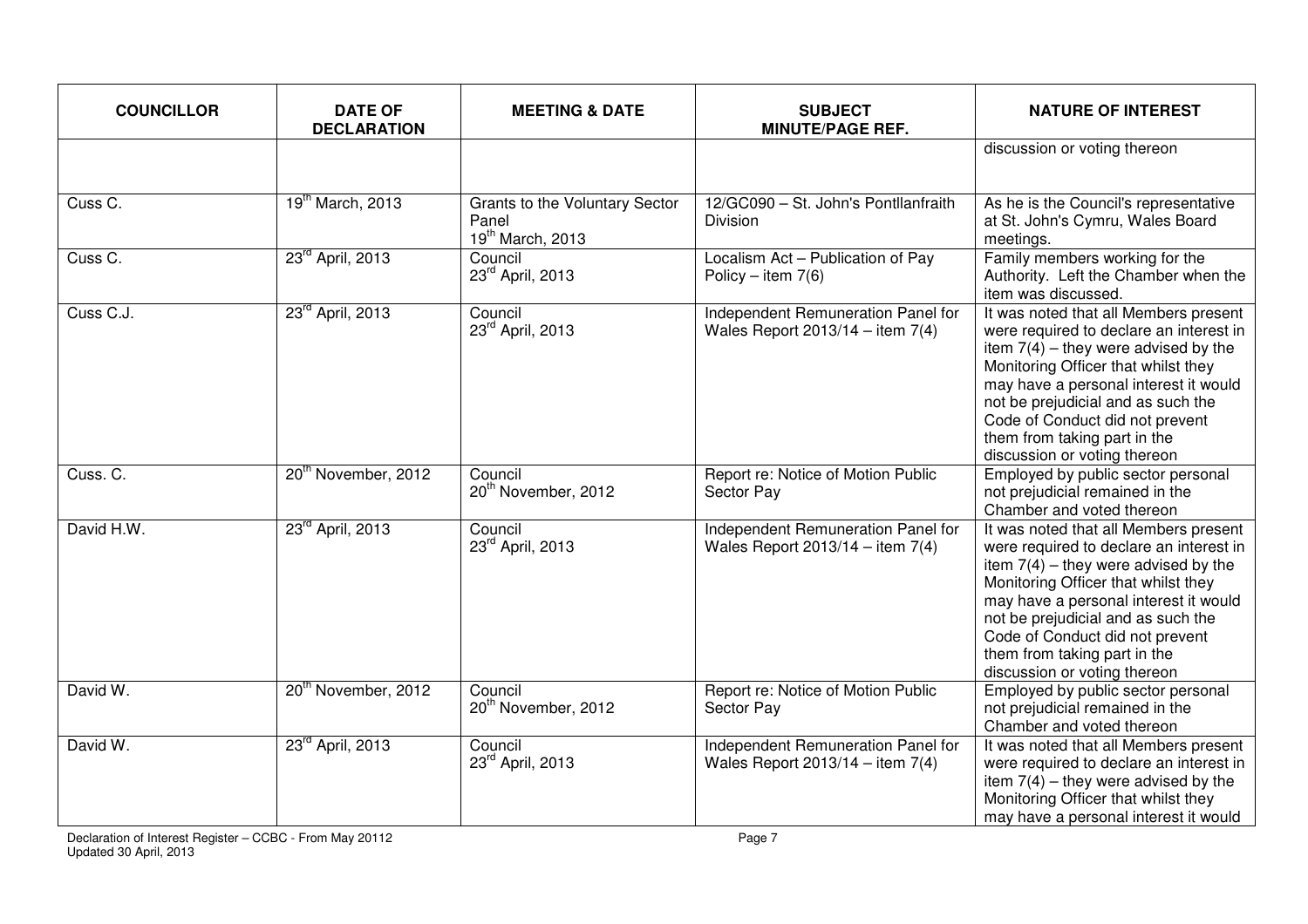| <b>COUNCILLOR</b> | <b>DATE OF</b><br><b>DECLARATION</b> | <b>MEETING &amp; DATE</b>                                    | <b>SUBJECT</b><br><b>MINUTE/PAGE REF.</b>                                | <b>NATURE OF INTEREST</b>                                                                                                                                                                                                                                                                                                                           |
|-------------------|--------------------------------------|--------------------------------------------------------------|--------------------------------------------------------------------------|-----------------------------------------------------------------------------------------------------------------------------------------------------------------------------------------------------------------------------------------------------------------------------------------------------------------------------------------------------|
|                   |                                      |                                                              |                                                                          | not be prejudicial and as such the<br>Code of Conduct did not prevent<br>them from taking part in the<br>discussion or voting thereon                                                                                                                                                                                                               |
| Davies D.T.       | 23rd April, 2013                     | Council<br>23rd April, 2013                                  | Independent Remuneration Panel for<br>Wales Report $2013/14 -$ item 7(4) | It was noted that all Members present<br>were required to declare an interest in<br>item $7(4)$ – they were advised by the<br>Monitoring Officer that whilst they<br>may have a personal interest it would<br>not be prejudicial and as such the<br>Code of Conduct did not prevent<br>them from taking part in the<br>discussion or voting thereon |
| Davies D.T.       | 23 <sup>rd</sup> April, 2013         | Council<br>23rd April, 2013                                  | Localism Act - Publication of Pay<br>Policy – item $7(6)$                | Family members working for the<br>Authority. Left the Chamber when the<br>item was discussed.                                                                                                                                                                                                                                                       |
| Davies H.         | 13 <sup>th</sup> February, 2013      | <b>Planning Site Visit</b><br>6703/13 - 12/0441/FULL         | 12/0441/FULL<br>Chapel, De Winton Terrace,<br>Llanbradach                | Applicant is known to him                                                                                                                                                                                                                                                                                                                           |
| Davies H.R.       | 13 <sup>th</sup> February, 2013      | <b>Planning Committee</b><br>13 <sup>th</sup> February, 2013 | 12/0441/FULL<br>Chapel, De Winton Terrace,<br>Llanbradach                | Applicant is known to him                                                                                                                                                                                                                                                                                                                           |
| Davies H.R.       | 23 <sup>rd</sup> April, 2013         | Council<br>23rd April, 2013                                  | Independent Remuneration Panel for<br>Wales Report $2013/14 -$ item 7(4) | It was noted that all Members present<br>were required to declare an interest in<br>item $7(4)$ – they were advised by the<br>Monitoring Officer that whilst they<br>may have a personal interest it would<br>not be prejudicial and as such the<br>Code of Conduct did not prevent<br>them from taking part in the<br>discussion or voting thereon |
| Davies R.T.       | 23 <sup>rd</sup> April, 2013         | Council<br>23rd April, 2013                                  | Independent Remuneration Panel for<br>Wales Report $2013/14 -$ item 7(4) | It was noted that all Members present<br>were required to declare an interest in<br>item $7(4)$ – they were advised by the<br>Monitoring Officer that whilst they<br>may have a personal interest it would                                                                                                                                          |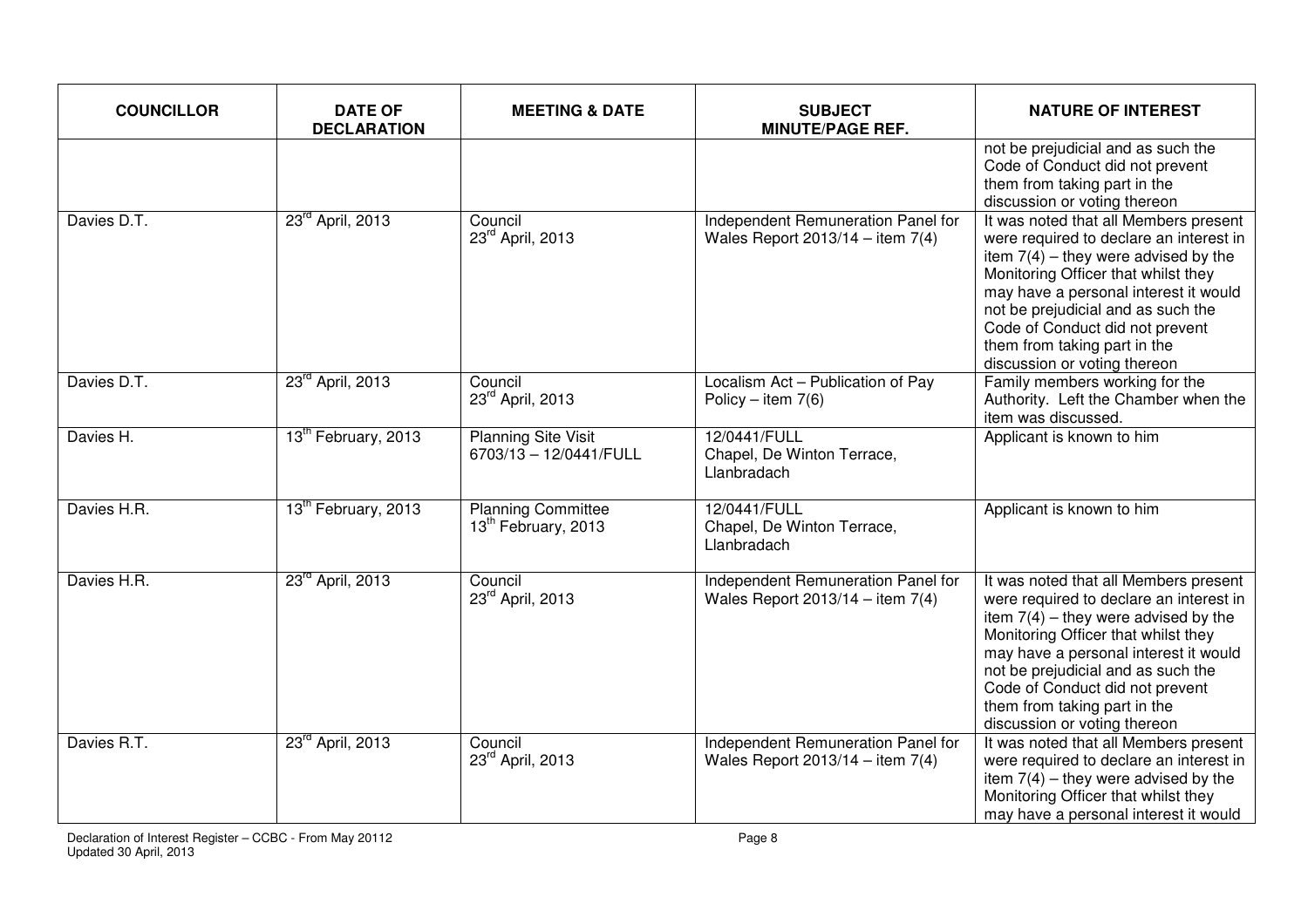| <b>COUNCILLOR</b> | <b>DATE OF</b><br><b>DECLARATION</b> | <b>MEETING &amp; DATE</b>                  | <b>SUBJECT</b><br><b>MINUTE/PAGE REF.</b>                                | <b>NATURE OF INTEREST</b>                                                                                                                                                                                                                                                                                                                           |
|-------------------|--------------------------------------|--------------------------------------------|--------------------------------------------------------------------------|-----------------------------------------------------------------------------------------------------------------------------------------------------------------------------------------------------------------------------------------------------------------------------------------------------------------------------------------------------|
|                   |                                      |                                            |                                                                          | not be prejudicial and as such the<br>Code of Conduct did not prevent<br>them from taking part in the<br>discussion or voting thereon                                                                                                                                                                                                               |
| Dawson K.         | 20 <sup>th</sup> November, 2012      | Council<br>20 <sup>th</sup> November, 2012 | Report re: Notice of Motion Public<br>Sector Pay                         | Employed by public sector personal<br>not prejudicial remained in the<br>Chamber and voted thereon                                                                                                                                                                                                                                                  |
| Dix N.            | 23 <sup>rd</sup> April, 2013         | Council<br>23rd April, 2013                | Independent Remuneration Panel for<br>Wales Report $2013/14 -$ item 7(4) | It was noted that all Members present<br>were required to declare an interest in<br>item $7(4)$ – they were advised by the<br>Monitoring Officer that whilst they<br>may have a personal interest it would<br>not be prejudicial and as such the<br>Code of Conduct did not prevent<br>them from taking part in the<br>discussion or voting thereon |
| Durham C.         | 23 <sup>rd</sup> April, 2013         | Council<br>23rd April, 2013                | Armed Forces Community Covenant -<br>Item $7(2)$                         | Has a family member associated with<br>the armed forces                                                                                                                                                                                                                                                                                             |
| Durham C.         | 23 <sup>rd</sup> April, 2013         | Council<br>23 <sup>rd</sup> April, 2013    | Independent Remuneration Panel for<br>Wales Report $2013/14 -$ item 7(4) | It was noted that all Members present<br>were required to declare an interest in<br>item $7(4)$ – they were advised by the<br>Monitoring Officer that whilst they<br>may have a personal interest it would<br>not be prejudicial and as such the<br>Code of Conduct did not prevent<br>them from taking part in the<br>discussion or voting thereon |
| Ellis D.          | 23rd April, 2013                     | Council<br>23rd April, 2013                | Armed Forces Community Covenant -<br>Item $7(2)$                         | Has a family member associated with<br>the armed forces                                                                                                                                                                                                                                                                                             |
| Ellis D.          | 23 <sup>rd</sup> April, 2013         | Council<br>23rd April, 2013                | Independent Remuneration Panel for<br>Wales Report $2013/14 -$ item 7(4) | It was noted that all Members present<br>were required to declare an interest in<br>item $7(4)$ – they were advised by the<br>Monitoring Officer that whilst they<br>may have a personal interest it would<br>not be prejudicial and as such the<br>Code of Conduct did not prevent                                                                 |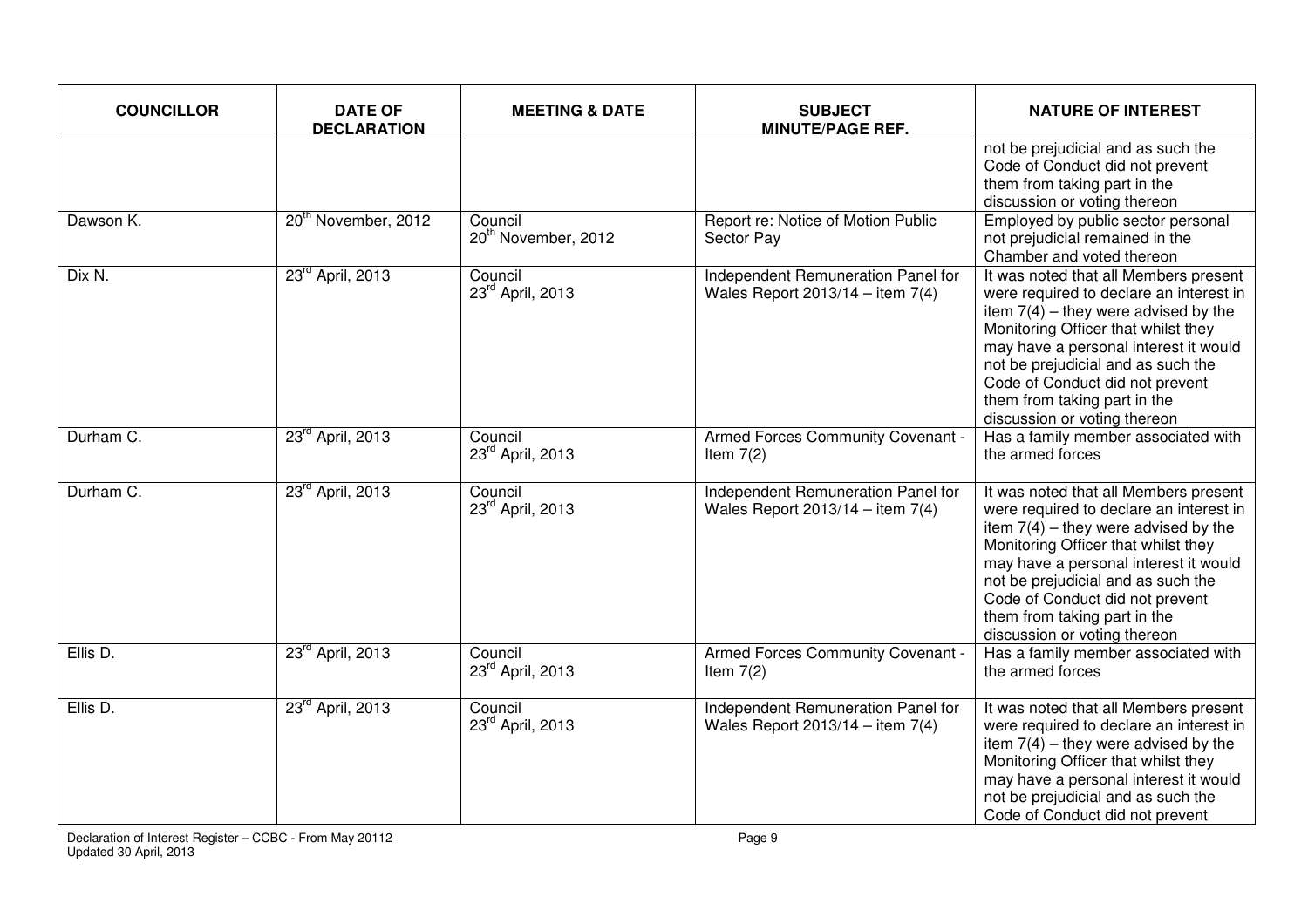| <b>COUNCILLOR</b> | <b>DATE OF</b><br><b>DECLARATION</b> | <b>MEETING &amp; DATE</b>                                                | <b>SUBJECT</b><br><b>MINUTE/PAGE REF.</b>                                | <b>NATURE OF INTEREST</b>                                                                                                                                                                                                                                                                                                                           |
|-------------------|--------------------------------------|--------------------------------------------------------------------------|--------------------------------------------------------------------------|-----------------------------------------------------------------------------------------------------------------------------------------------------------------------------------------------------------------------------------------------------------------------------------------------------------------------------------------------------|
|                   |                                      |                                                                          |                                                                          | them from taking part in the<br>discussion or voting thereon                                                                                                                                                                                                                                                                                        |
| Forehead C.       | 5 <sup>th</sup> March, 2013          | Cabinet<br>$5th$ March, 2013                                             | Compact 5(2)                                                             | <b>Community Councillor</b>                                                                                                                                                                                                                                                                                                                         |
| Forehead C.       | $9th$ April, 2013                    | Cabinet<br>$9th$ April, 2013                                             | $3(2)$ and $3(3)$                                                        | Her daughter is employed by Blaenau<br><b>Gwent County Borough Council</b>                                                                                                                                                                                                                                                                          |
| Forehead C.       | 23 <sup>rd</sup> April, 2013         | Council<br>23rd April, 2013                                              | Independent Remuneration Panel for<br>Wales Report $2013/14 -$ item 7(4) | It was noted that all Members present<br>were required to declare an interest in<br>item $7(4)$ – they were advised by the<br>Monitoring Officer that whilst they<br>may have a personal interest it would<br>not be prejudicial and as such the<br>Code of Conduct did not prevent<br>them from taking part in the<br>discussion or voting thereon |
| Forehead E.       | 20 <sup>th</sup> November, 2012      | Council<br>20 <sup>th</sup> November, 2012                               | Report re: Notice of Motion Public<br>Sector Pay                         | Employed by public sector personal<br>not prejudicial remained in the<br>Chamber and voted thereon                                                                                                                                                                                                                                                  |
| Forehead E.       | 23 <sup>rd</sup> April, 2013         | Council<br>23 <sup>rd</sup> April, 2013                                  | Independent Remuneration Panel for<br>Wales Report $2013/14 -$ item 7(4) | It was noted that all Members present<br>were required to declare an interest in<br>item $7(4)$ - they were advised by the<br>Monitoring Officer that whilst they<br>may have a personal interest it would<br>not be prejudicial and as such the<br>Code of Conduct did not prevent<br>them from taking part in the<br>discussion or voting thereon |
| Fussell J.E.      | 5 <sup>th</sup> March, 2013          | Policy & Resources Scrutiny<br>Committee<br>$5th$ March, 2013            | 6(3) Senior Officer Remuneration<br><b>Financial Implications</b>        | As he has been involved in the<br>decision making process that was<br>subject to scrutiny.                                                                                                                                                                                                                                                          |
| Fussell J.E.      | $5th$ March, 2013                    | <b>Policy &amp; Resources Scrutiny</b><br>Committee<br>$5th$ March, 2013 | 8(1) Discretionary Rate Relief<br>Applications                           | Non-Executive Director of Greencap                                                                                                                                                                                                                                                                                                                  |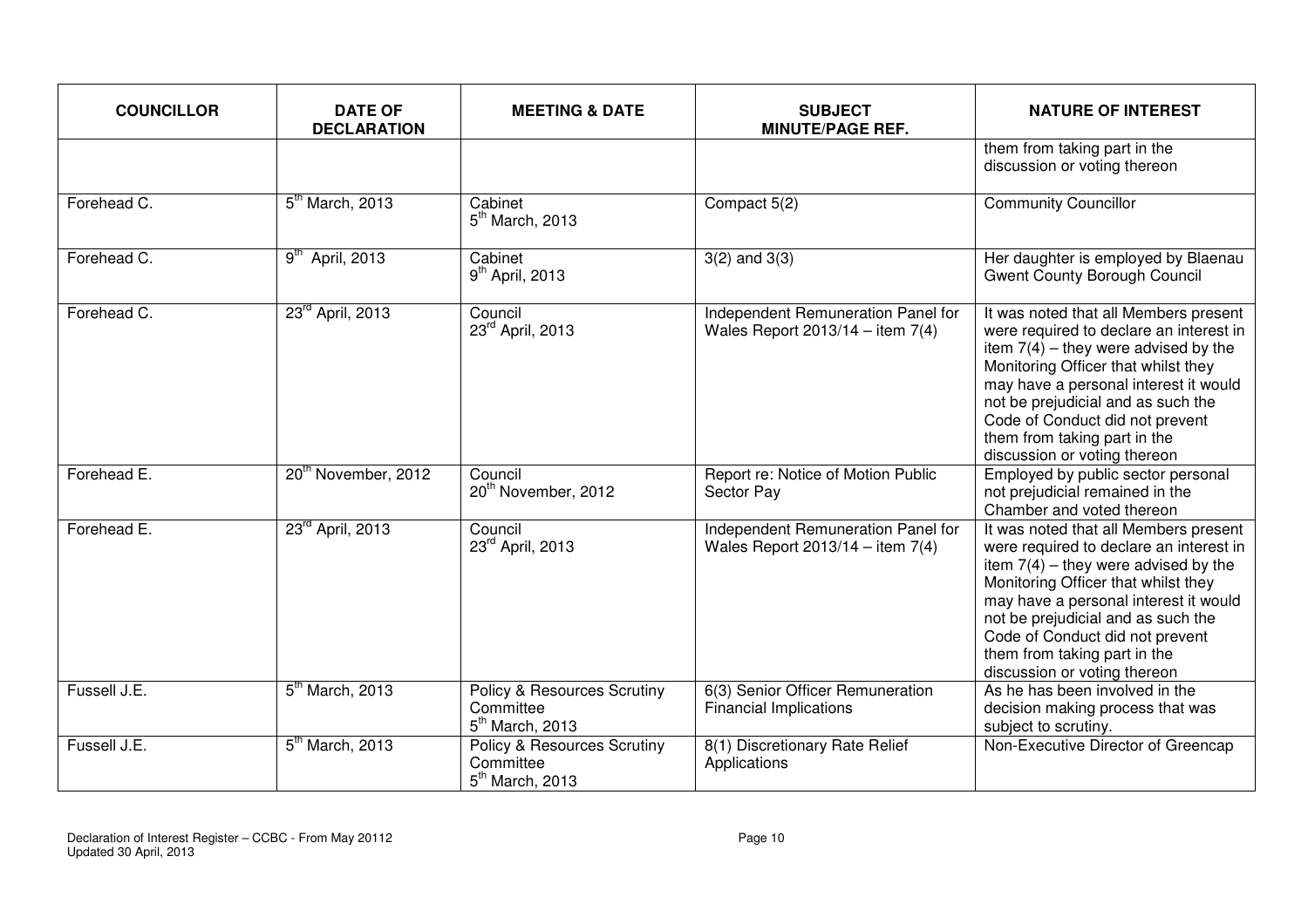| <b>COUNCILLOR</b> | <b>DATE OF</b><br><b>DECLARATION</b> | <b>MEETING &amp; DATE</b>                                     | <b>SUBJECT</b><br><b>MINUTE/PAGE REF.</b>                                  | <b>NATURE OF INTEREST</b>                                                                                                                                                                                                                                                                                                                           |
|-------------------|--------------------------------------|---------------------------------------------------------------|----------------------------------------------------------------------------|-----------------------------------------------------------------------------------------------------------------------------------------------------------------------------------------------------------------------------------------------------------------------------------------------------------------------------------------------------|
| Gale J.           | 20 <sup>th</sup> November, 2012      | <b>Planning Site Visit</b><br>20 <sup>th</sup> November, 2012 | 12/0635/RET                                                                | Colleague and friend of main objector<br>to the proposed development                                                                                                                                                                                                                                                                                |
| Gale J.           | 5 <sup>th</sup> December, 2012       | <b>Planning Committee</b><br>5 <sup>th</sup> December, 2012   | 12/0635/RCT                                                                | Friend and colleague of main objector                                                                                                                                                                                                                                                                                                               |
| Gale J.           | 23 <sup>rd</sup> April, 2013         | Council<br>23rd April, 2013                                   | Armed Forces Community Covenant -<br>Item $7(2)$                           | Has a family member associated with<br>the armed forces                                                                                                                                                                                                                                                                                             |
| Gale L.           | 23rd April, 2013                     | Council<br>23rd April, 2013                                   | Independent Remuneration Panel for<br>Wales Report $2013/14 -$ item 7(4)   | It was noted that all Members present<br>were required to declare an interest in<br>item $7(4)$ – they were advised by the<br>Monitoring Officer that whilst they<br>may have a personal interest it would<br>not be prejudicial and as such the<br>Code of Conduct did not prevent<br>them from taking part in the<br>discussion or voting thereon |
| Gardiner L.       | 3rd October, 2012                    | <b>Planning Committee</b><br>3rd October, 2012                | 12/0186/LBC - Argoed Baptist<br>Chapel, Argoed                             | <b>Attends the Church</b>                                                                                                                                                                                                                                                                                                                           |
| Gardiner L.       | 23 <sup>rd</sup> April, 2013         | Council<br>23rd April, 2013                                   | Independent Remuneration Panel for<br>Wales Report $2013/14 -$ item $7(4)$ | It was noted that all Members present<br>were required to declare an interest in<br>item $7(4)$ – they were advised by the<br>Monitoring Officer that whilst they<br>may have a personal interest it would<br>not be prejudicial and as such the<br>Code of Conduct did not prevent<br>them from taking part in the<br>discussion or voting thereon |
| Gardiner L.       | 23 <sup>rd</sup> April, 2013         | Council<br>23rd April, 2013                                   | Localism Act - Publication of Pay<br>Policy – item $7(6)$                  | Family members working for the<br>Authority. Left the Chamber when the<br>item was discussed.                                                                                                                                                                                                                                                       |
| George N.         | 31 <sup>st</sup> October, 2012       | <b>Planning Committee</b><br>31 <sup>st</sup> October, 2012   | 11/0191/OUT - Gelli Pistyll Farm,<br>Risca                                 | Applicant is a personal friend                                                                                                                                                                                                                                                                                                                      |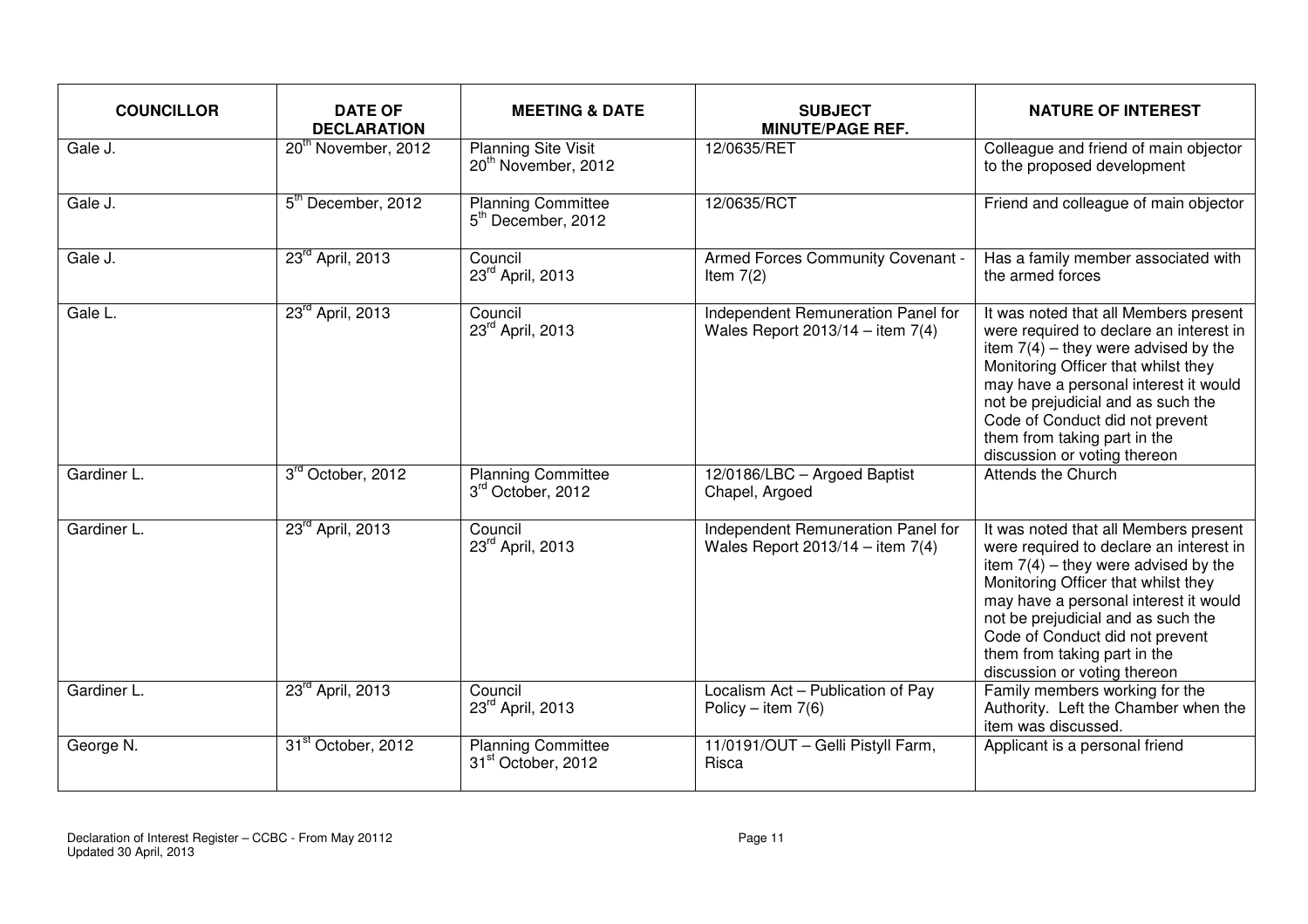| <b>COUNCILLOR</b>              | <b>DATE OF</b><br><b>DECLARATION</b> | <b>MEETING &amp; DATE</b>                                     | <b>SUBJECT</b><br><b>MINUTE/PAGE REF.</b>                                | <b>NATURE OF INTEREST</b>                                                                                                                                                                                                                                                                                                                           |
|--------------------------------|--------------------------------------|---------------------------------------------------------------|--------------------------------------------------------------------------|-----------------------------------------------------------------------------------------------------------------------------------------------------------------------------------------------------------------------------------------------------------------------------------------------------------------------------------------------------|
| George N.                      | 31 <sup>st</sup> October, 2012       | <b>Planning Committee</b><br>31 <sup>st</sup> October, 2012   | 12/0686/Full - Whysomis Way,<br>Darran Road, Risca                       | Volunteers for the Canal Society                                                                                                                                                                                                                                                                                                                    |
| George N.                      | 13 <sup>th</sup> February, 2013      | <b>Planning Committee</b><br>13 <sup>th</sup> February, 2013  | 12/0653/FULL<br>Land at Moriah Hill, Risca                               | Father-In-Law lives in close proximity<br>to the development                                                                                                                                                                                                                                                                                        |
| George N.                      | 23 <sup>rd</sup> April, 2013         | Council<br>23rd April, 2013                                   | Independent Remuneration Panel for<br>Wales Report $2013/14 -$ item 7(4) | It was noted that all Members present<br>were required to declare an interest in<br>item $7(4)$ – they were advised by the<br>Monitoring Officer that whilst they<br>may have a personal interest it would<br>not be prejudicial and as such the<br>Code of Conduct did not prevent<br>them from taking part in the<br>discussion or voting thereon |
| George N.                      | 23rd April, 2013                     | Council<br>23rd April, 2013                                   | Localism Act - Publication of Pay<br>Policy – item $7(6)$                | Family members working for the<br>Authority. Left the Chamber when the<br>item was discussed.                                                                                                                                                                                                                                                       |
| Gordon C.                      | 26 <sup>th</sup> March, 2013         | Health Social Care & Wellbeing<br>Committee                   | 6(2) Day Care Services (did not vote)                                    | His mother receives care in the<br>County Borough                                                                                                                                                                                                                                                                                                   |
| Gordon C.                      | 23 <sup>rd</sup> April, 2013         | Council<br>23rd April, 2013                                   | Localism Act - Publication of Pay<br>Policy – item $7(6)$                | Family members working for the<br>Authority. Left the Chamber when the<br>item was discussed.                                                                                                                                                                                                                                                       |
| Gordon C.J.                    | 23 <sup>rd</sup> April, 2013         | Council<br>23rd April, 2013                                   | Independent Remuneration Panel for<br>Wales Report $2013/14 -$ item 7(4) | It was noted that all Members present<br>were required to declare an interest in<br>item $7(4)$ - they were advised by the<br>Monitoring Officer that whilst they<br>may have a personal interest it would<br>not be prejudicial and as such the<br>Code of Conduct did not prevent<br>them from taking part in the<br>discussion or voting thereon |
| Goss (A.)<br>(Parent Governor) | 25 <sup>th</sup> September, 2012     | <b>Education Scrutiny</b><br>25 <sup>th</sup> September, 2012 | 8.1 (information item) Budget<br><b>Monitoring Report</b>                | Works with one of the charities noted<br>in the report                                                                                                                                                                                                                                                                                              |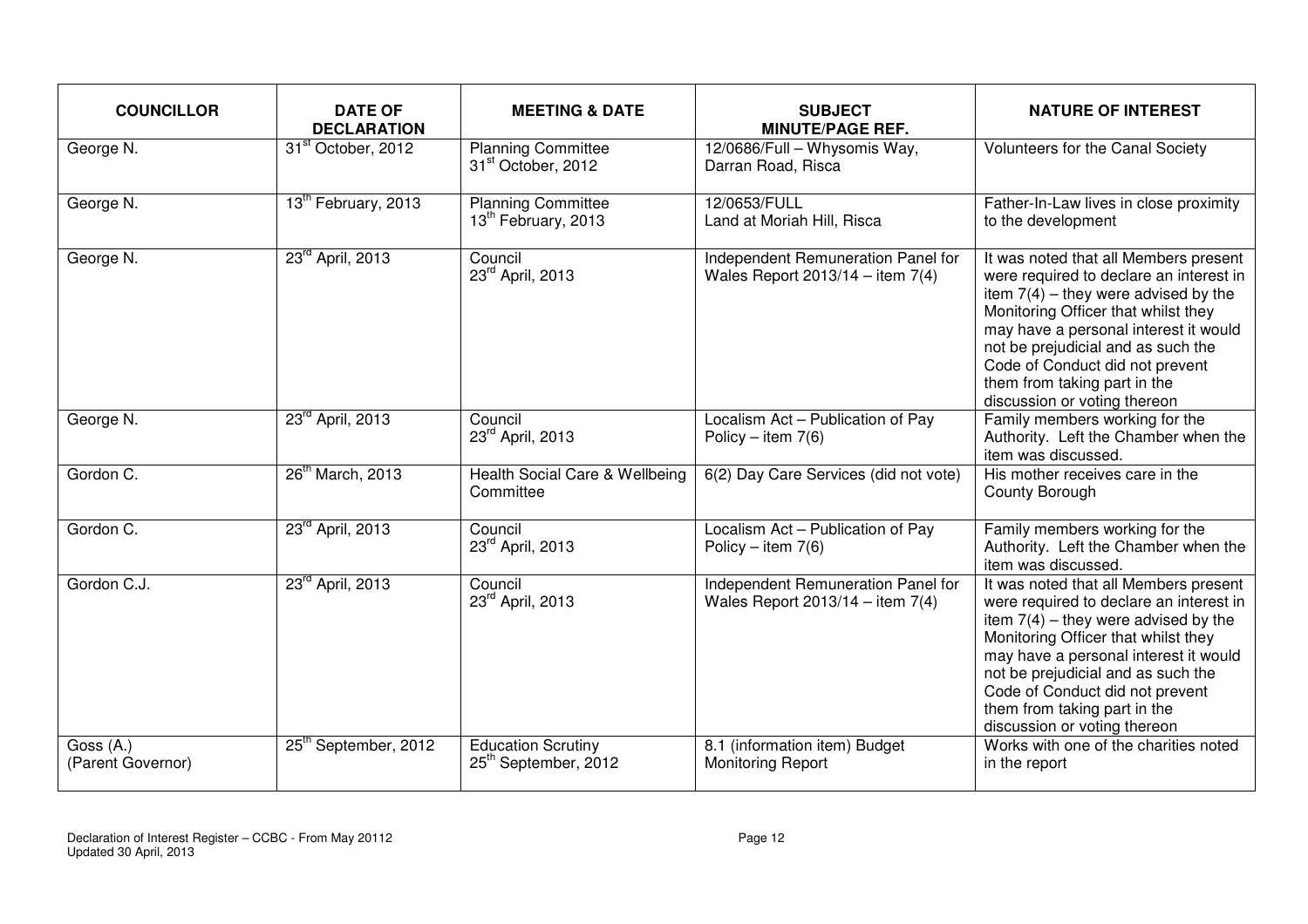| <b>COUNCILLOR</b> | <b>DATE OF</b><br><b>DECLARATION</b> | <b>MEETING &amp; DATE</b>                              | <b>SUBJECT</b><br><b>MINUTE/PAGE REF.</b>                                | <b>NATURE OF INTEREST</b>                                                                                                                                                                                                                                                                                                                           |
|-------------------|--------------------------------------|--------------------------------------------------------|--------------------------------------------------------------------------|-----------------------------------------------------------------------------------------------------------------------------------------------------------------------------------------------------------------------------------------------------------------------------------------------------------------------------------------------------|
| Gough R.          | 26 <sup>th</sup> November, 2012      | <b>GTVS Panel</b><br>26 <sup>th</sup> November, 2012   | Appendix 1<br><b>Ystrad Mynach College</b>                               | As a Member of the Board of<br>Governors                                                                                                                                                                                                                                                                                                            |
| Gough R.          | 10 <sup>th</sup> April, 2013         | Planning<br>10 <sup>th</sup> April, 2013               | 12/0844/COU                                                              | Related to the applicant                                                                                                                                                                                                                                                                                                                            |
| Gough R.W.        | $19^{th}$ July, 2012                 | <b>GTVS Panel</b><br>$19^{th}$ July, 2012              | 5, Ref: 12/P031 - Rhymney Valley<br>Young at Heart                       | Knows the applicant                                                                                                                                                                                                                                                                                                                                 |
| Gough R.W.        | 19 <sup>th</sup> March, 2013         | <b>GVTS Panel</b><br>19 <sup>th</sup> March, 2013      | 12/P056 - Llanbradach Photo Editing<br>Club                              | His wife is a member of the Club                                                                                                                                                                                                                                                                                                                    |
| Gough R.W.        | 23 <sup>rd</sup> April, 2013         | Council<br>23rd April, 2013                            | Independent Remuneration Panel for<br>Wales Report 2013/14 - item $7(4)$ | It was noted that all Members present<br>were required to declare an interest in<br>item $7(4)$ – they were advised by the<br>Monitoring Officer that whilst they<br>may have a personal interest it would<br>not be prejudicial and as such the<br>Code of Conduct did not prevent<br>them from taking part in the<br>discussion or voting thereon |
| Griffiths P.      | 23rd October, 2012                   | Council<br>23rd October, 2012                          | <b>Cwmcarn High School</b>                                               | Granddaughter is a pupil at the<br>school                                                                                                                                                                                                                                                                                                           |
| Griffiths P.      | 20 <sup>th</sup> November, 2012      | Council<br>20 <sup>th</sup> November, 2012             | <b>Cwmcarn High School</b>                                               | Granddaughter is a pupil at the<br>school                                                                                                                                                                                                                                                                                                           |
| Griffiths P.      | 17 <sup>th</sup> April, 2013         | <b>Special Council</b><br>17 <sup>th</sup> April, 2013 | <b>Cwmcarn High School</b>                                               | Granddaughter is a pupil                                                                                                                                                                                                                                                                                                                            |
| Hardacre D.       | 23rd April, 2013                     | Council<br>23rd April, 2013                            | Armed Forces Community Covenant -<br>Item $7(2)$                         | Has a family member associated with<br>the armed forces                                                                                                                                                                                                                                                                                             |
| Hardacre D.J.     | 5 <sup>th</sup> February, 2013       | Cabinet<br>5 <sup>th</sup> February, 2013              | 2(4) Standards of Pupil Attainment<br>KS4                                | Council ref on EAS Board                                                                                                                                                                                                                                                                                                                            |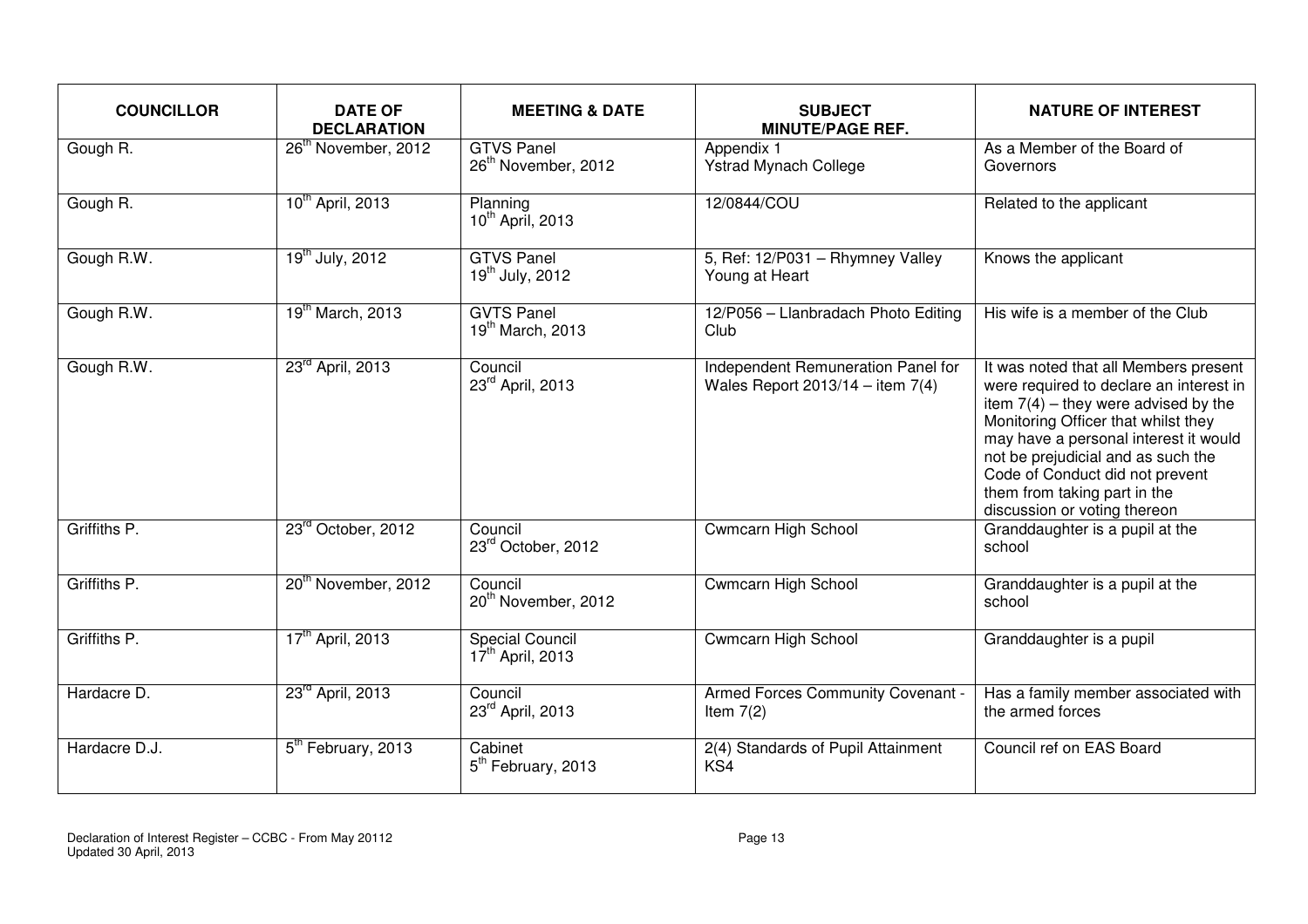| <b>COUNCILLOR</b> | <b>DATE OF</b><br><b>DECLARATION</b> | <b>MEETING &amp; DATE</b>                            | <b>SUBJECT</b><br><b>MINUTE/PAGE REF.</b>                                    | <b>NATURE OF INTEREST</b>                                                                                                                                                                                                                                                                                                                           |
|-------------------|--------------------------------------|------------------------------------------------------|------------------------------------------------------------------------------|-----------------------------------------------------------------------------------------------------------------------------------------------------------------------------------------------------------------------------------------------------------------------------------------------------------------------------------------------------|
| Hardacre D.T.     | 5 <sup>th</sup> March, 2013          | Cabinet<br>$5th$ March, 2013                         | Compact 3(2)                                                                 | <b>Community Councillor</b>                                                                                                                                                                                                                                                                                                                         |
| Hardacre D.T.     | 21 <sup>st</sup> March, 2013         | <b>Special Council</b><br>$21st$ March, 2013         | 2(2) Statutory Officers and Other<br>Chief Officers Disciplinary process     | As family member worked for the LA<br>as a Head of Service                                                                                                                                                                                                                                                                                          |
| Hardacre D.T.     | 9 <sup>th</sup> April, 2013          | Cabinet<br>9 <sup>th</sup> April, 2013               | $3(3)$ and $3(4)$<br>(Left the meeting)                                      | His wife receives day care                                                                                                                                                                                                                                                                                                                          |
| Hardacre D.T.     | 23 <sup>rd</sup> April, 2013         | Council<br>23rd April, 2013                          | Item 6(1) - Wales Audit Office Report                                        | Has a family member working for the<br>Authority                                                                                                                                                                                                                                                                                                    |
| Hardacre D.T.     | $23^{rd}$ April, 2013                | Council<br>23rd April, 2013                          | Independent Remuneration Panel for<br>Wales Report $2013/14 -$ item 7(4)     | It was noted that all Members present<br>were required to declare an interest in<br>item $7(4)$ – they were advised by the<br>Monitoring Officer that whilst they<br>may have a personal interest it would<br>not be prejudicial and as such the<br>Code of Conduct did not prevent<br>them from taking part in the<br>discussion or voting thereon |
| Hardacre D.T.     | 23 <sup>rd</sup> April, 2013         | Council<br>23rd April, 2013                          | Localism Act - Publication of Pay<br>Policy - item $7(6)$                    | Family members working for the<br>Authority. Left the Chamber when the<br>item was discussed.                                                                                                                                                                                                                                                       |
| Havard D.         | 26 <sup>th</sup> November, 2012      | <b>GTVS Panel</b><br>26 <sup>th</sup> November, 2012 | 12/P049<br>Cardiff Vale & Valleys & Valleys<br><b>Beekeepers Association</b> | As he knows the applicant                                                                                                                                                                                                                                                                                                                           |
| Havard D.         | 23rd April, 2013                     | Council<br>23rd April, 2013                          | Armed Forces Community Covenant -<br>Item $7(2)$                             | Has a family member associated with<br>the armed forces                                                                                                                                                                                                                                                                                             |
| Havard D.         | 23 <sup>rd</sup> April, 2013         | Council<br>23rd April, 2013                          | Independent Remuneration Panel for<br>Wales Report $2013/14 -$ item $7(4)$   | It was noted that all Members present<br>were required to declare an interest in<br>item $7(4)$ – they were advised by the<br>Monitoring Officer that whilst they<br>may have a personal interest it would<br>not be prejudicial and as such the<br>Code of Conduct did not prevent                                                                 |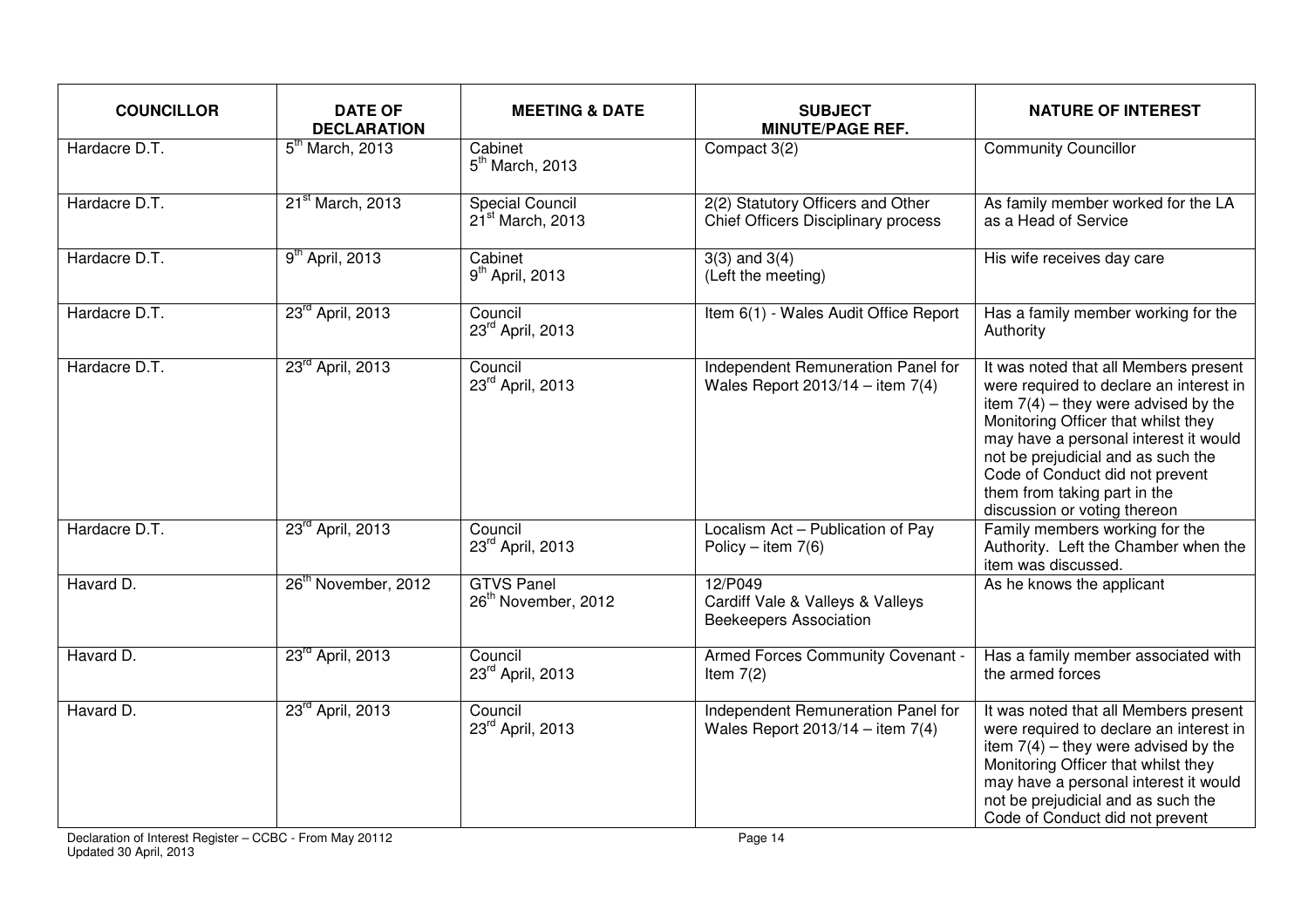| <b>COUNCILLOR</b> | <b>DATE OF</b><br><b>DECLARATION</b> | <b>MEETING &amp; DATE</b>                | <b>SUBJECT</b><br><b>MINUTE/PAGE REF.</b>                                | <b>NATURE OF INTEREST</b>                                                                                                                                                                                                                                                                                                                           |
|-------------------|--------------------------------------|------------------------------------------|--------------------------------------------------------------------------|-----------------------------------------------------------------------------------------------------------------------------------------------------------------------------------------------------------------------------------------------------------------------------------------------------------------------------------------------------|
|                   |                                      |                                          |                                                                          | them from taking part in the<br>discussion or voting thereon                                                                                                                                                                                                                                                                                        |
| Hawker C.         | 23 <sup>rd</sup> April, 2013         | Council<br>23rd April, 2013              | Independent Remuneration Panel for<br>Wales Report $2013/14 -$ item 7(4) | It was noted that all Members present<br>were required to declare an interest in<br>item $7(4)$ – they were advised by the<br>Monitoring Officer that whilst they<br>may have a personal interest it would<br>not be prejudicial and as such the<br>Code of Conduct did not prevent<br>them from taking part in the<br>discussion or voting thereon |
| Higgs A.          | 9 <sup>th</sup> October, 2012        | Council<br>9 <sup>th</sup> October, 2012 | <b>Welsh Housing Quality Standard</b>                                    | Personal interest as Council tenants -<br>remained in Chamber                                                                                                                                                                                                                                                                                       |
| Higgs A.          | 23rd April, 2013                     | Council<br>23rd April, 2013              | Armed Forces Community Covenant -<br>Item $7(2)$                         | Has a family member associated with<br>the armed forces                                                                                                                                                                                                                                                                                             |
| Higgs A.          | 23 <sup>rd</sup> April, 2013         | Council<br>23rd April, 2013              | Localism Act - Publication of Pay<br>Policy – item $7(6)$                | Family members working for the<br>Authority. Left the Chamber when the<br>item was discussed.                                                                                                                                                                                                                                                       |
| Higgs A.G.        | 23 <sup>rd</sup> April, 2013         | Council<br>23rd April, 2013              | Independent Remuneration Panel for<br>Wales Report $2013/14 -$ item 7(4) | It was noted that all Members present<br>were required to declare an interest in<br>item $7(4)$ – they were advised by the<br>Monitoring Officer that whilst they<br>may have a personal interest it would<br>not be prejudicial and as such the<br>Code of Conduct did not prevent<br>them from taking part in the<br>discussion or voting thereon |
| James M.P.        | 23rd April, 2013                     | Council<br>23rd April, 2013              | Independent Remuneration Panel for<br>Wales Report $2013/14 -$ item 7(4) | It was noted that all Members present<br>were required to declare an interest in<br>item $7(4)$ – they were advised by the<br>Monitoring Officer that whilst they<br>may have a personal interest it would<br>not be prejudicial and as such the<br>Code of Conduct did not prevent<br>them from taking part in the                                 |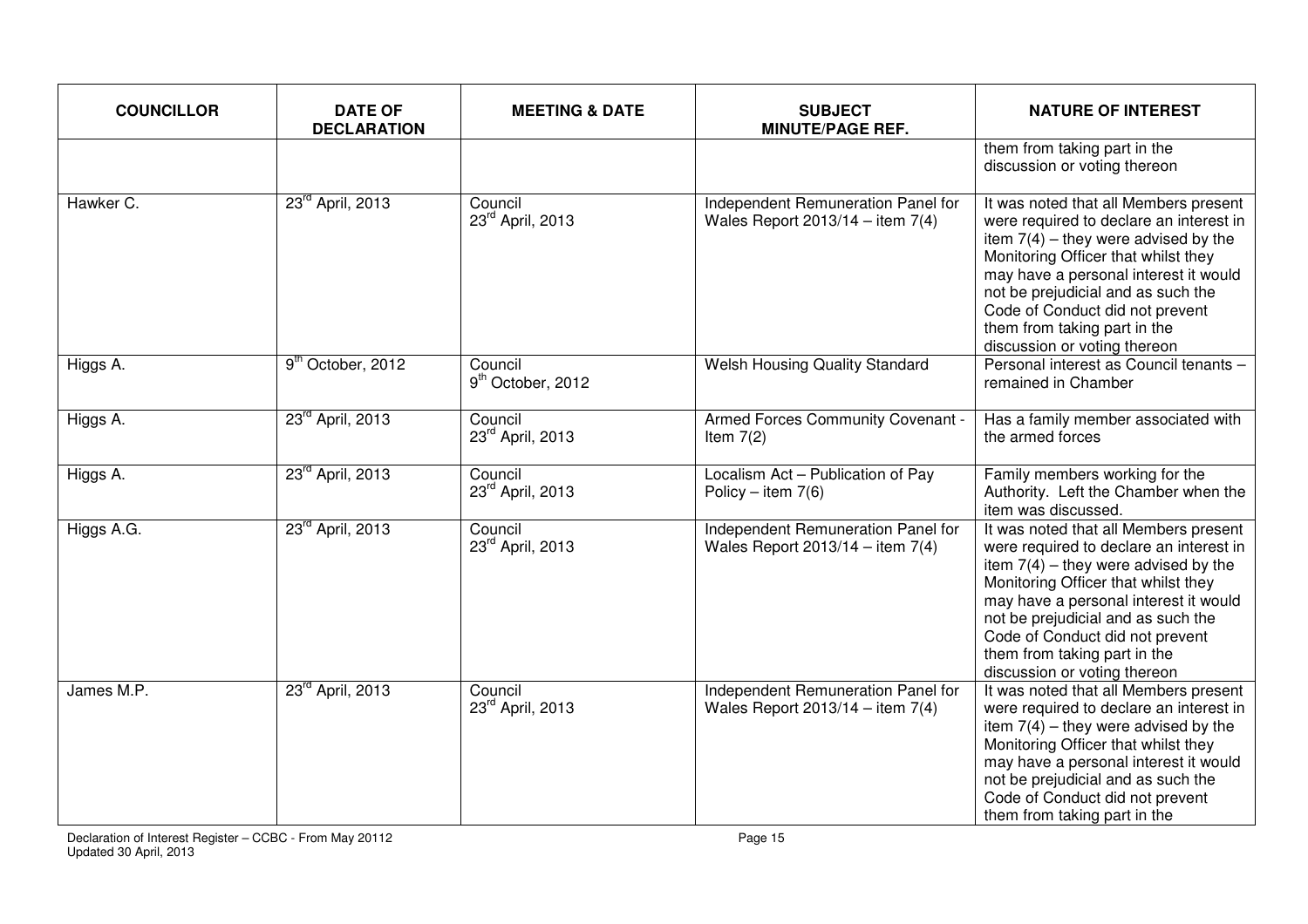| <b>COUNCILLOR</b> | <b>DATE OF</b><br><b>DECLARATION</b> | <b>MEETING &amp; DATE</b>                                     | <b>SUBJECT</b><br><b>MINUTE/PAGE REF.</b>                                                                | <b>NATURE OF INTEREST</b>                                                                                                                                                                                                                                                                                                                           |
|-------------------|--------------------------------------|---------------------------------------------------------------|----------------------------------------------------------------------------------------------------------|-----------------------------------------------------------------------------------------------------------------------------------------------------------------------------------------------------------------------------------------------------------------------------------------------------------------------------------------------------|
|                   |                                      |                                                               |                                                                                                          | discussion or voting thereon                                                                                                                                                                                                                                                                                                                        |
| Jenkins S.        | 6 <sup>th</sup> September, 2012      | <b>Licensing Committee</b><br>6 <sup>th</sup> September, 2012 | 3 - Street Trading Appeal                                                                                | Applicant is a family member by<br>marriage                                                                                                                                                                                                                                                                                                         |
| Jenkins S.        | 3rd October, 2012                    | <b>Planning Committee</b><br>3rd October, 2012                | 11/0308/RET<br>77 Elm Drive, Ty Sign, Risca                                                              | Applicant is a relative                                                                                                                                                                                                                                                                                                                             |
| Johnston G.       | 23 <sup>rd</sup> April, 2013         | Council<br>23rd April, 2013                                   | Independent Remuneration Panel for<br>Wales Report $2013/14 -$ item 7(4)                                 | It was noted that all Members present<br>were required to declare an interest in<br>item $7(4)$ – they were advised by the<br>Monitoring Officer that whilst they<br>may have a personal interest it would<br>not be prejudicial and as such the<br>Code of Conduct did not prevent<br>them from taking part in the<br>discussion or voting thereon |
| Jones B.          | 20 <sup>th</sup> June, 2012          | Planning<br>20 <sup>th</sup> June, 2012                       | 12/0270/Full - 10 Pentwyngwyn<br>Road, Rudry                                                             | Predisposed to the application                                                                                                                                                                                                                                                                                                                      |
| Jones B.          | 9 <sup>th</sup> October, 2012        | Council<br>9 <sup>th</sup> October, 2012                      | <b>Welsh Housing Quality Standard</b>                                                                    | Personal interest as Council tenants -<br>remained in Chamber                                                                                                                                                                                                                                                                                       |
| Jones G.          | 29 <sup>th</sup> May, 2012           | Cabinet<br>29 <sup>th</sup> May, 2012                         | 4(3) Catchment area for Woodland<br>Terrace, New Tredegar                                                | School Governor of two primary<br>schools for the area                                                                                                                                                                                                                                                                                              |
| Jones G.          | 20 <sup>th</sup> November, 2012      | Council<br>20 <sup>th</sup> November, 2012                    | Report re: Notice of Motion Public<br>Sector Pay                                                         | Employed by public sector personal<br>not prejudicial remained in the<br>Chamber and voted thereon                                                                                                                                                                                                                                                  |
| Jones G.          | $5th$ March, 2013                    | Cabinet<br>$5th$ March, 2013                                  | Compact 5(2)                                                                                             | Employed by GAVO                                                                                                                                                                                                                                                                                                                                    |
| Jones G.          | 23 <sup>rd</sup> April, 2013         | Council<br>23rd April, 2013                                   | Item 7(1) - Caerphilly Delivers - The<br>Caerphilly Local Service Board Single<br><b>Integrated Plan</b> | Personal Interest in this item (service<br>sector interest)                                                                                                                                                                                                                                                                                         |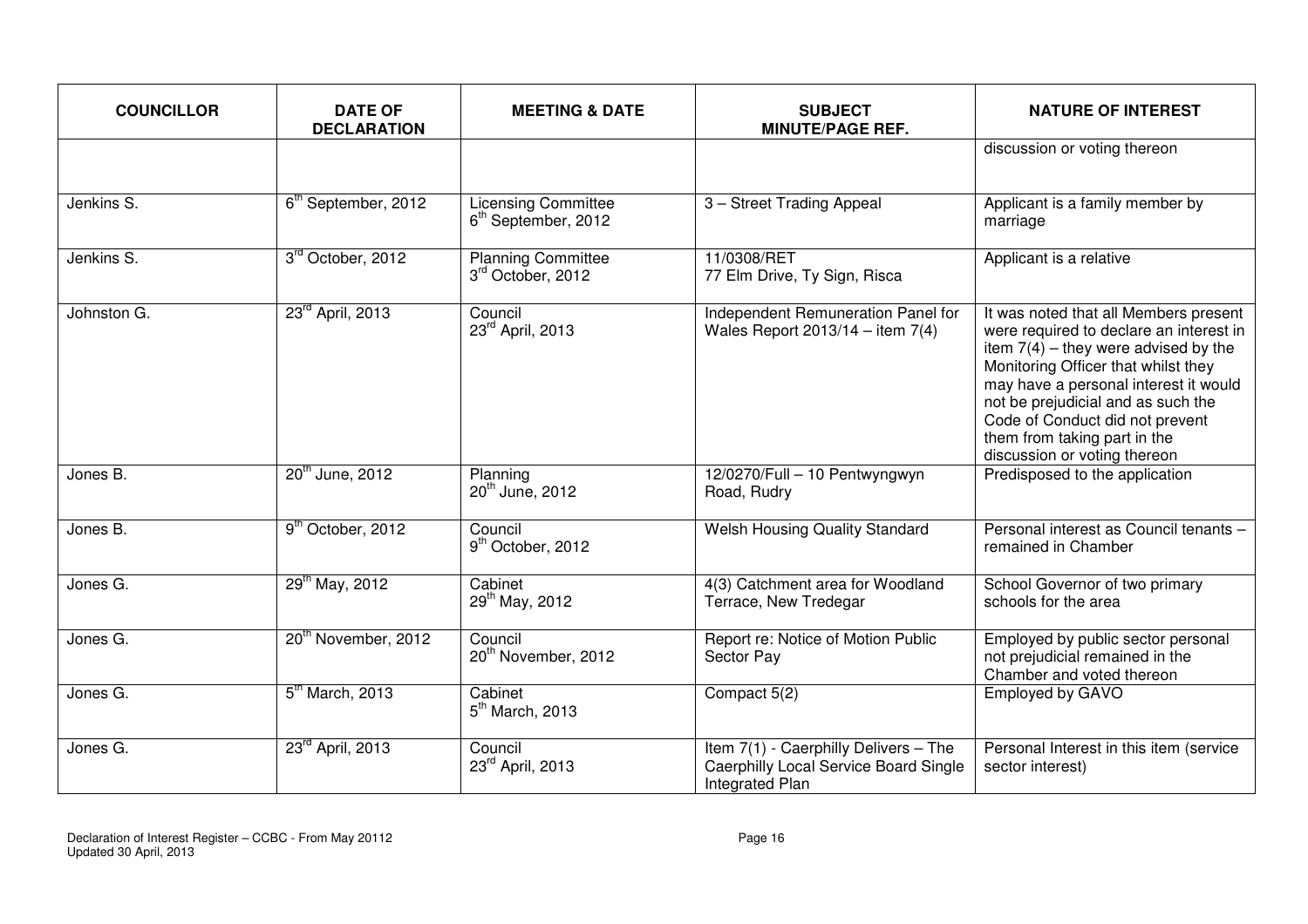| <b>COUNCILLOR</b> | <b>DATE OF</b><br><b>DECLARATION</b> | <b>MEETING &amp; DATE</b>                  | <b>SUBJECT</b><br><b>MINUTE/PAGE REF.</b>                                | <b>NATURE OF INTEREST</b>                                                                                                                                                                                                                                                                                                                           |
|-------------------|--------------------------------------|--------------------------------------------|--------------------------------------------------------------------------|-----------------------------------------------------------------------------------------------------------------------------------------------------------------------------------------------------------------------------------------------------------------------------------------------------------------------------------------------------|
| Jones G.          | 23rd April, 2013                     | Council<br>23rd April, 2013                | Independent Remuneration Panel for<br>Wales Report 2013/14 - item $7(4)$ | It was noted that all Members present<br>were required to declare an interest in<br>item $7(4)$ – they were advised by the<br>Monitoring Officer that whilst they<br>may have a personal interest it would<br>not be prejudicial and as such the<br>Code of Conduct did not prevent<br>them from taking part in the<br>discussion or voting thereon |
| Jones J.          | 19 <sup>th</sup> July, 2012          | <b>GTVS Panel</b><br>$19^{th}$ July, 2012  | 5, Ref: WCF006 - Cwmfelinfach<br>Allotments and Leisure Garden           | She is an allotment holder                                                                                                                                                                                                                                                                                                                          |
| Jones J.G.        | 23 <sup>rd</sup> April, 2013         | Council<br>23rd April, 2013                | Independent Remuneration Panel for<br>Wales Report $2013/14 -$ item 7(4) | It was noted that all Members present<br>were required to declare an interest in<br>item $7(4)$ – they were advised by the<br>Monitoring Officer that whilst they<br>may have a personal interest it would<br>not be prejudicial and as such the<br>Code of Conduct did not prevent<br>them from taking part in the<br>discussion or voting thereon |
| Kent S.           | 23 <sup>rd</sup> April, 2013         | Council<br>23rd April, 2013                | Independent Remuneration Panel for<br>Wales Report $2013/14 -$ item 7(4) | It was noted that all Members present<br>were required to declare an interest in<br>item $7(4)$ – they were advised by the<br>Monitoring Officer that whilst they<br>may have a personal interest it would<br>not be prejudicial and as such the<br>Code of Conduct did not prevent<br>them from taking part in the<br>discussion or voting thereon |
| Kirby G.          | 20 <sup>th</sup> November, 2012      | Council<br>20 <sup>th</sup> November, 2012 | Report re: Notice of Motion Public<br>Sector Pay                         | Employed by public sector personal<br>not prejudicial remained in the<br>Chamber and voted thereon                                                                                                                                                                                                                                                  |
| Kirby G.          | 23rd April, 2013                     | Council<br>23rd April, 2013                | Independent Remuneration Panel for<br>Wales Report $2013/14 -$ item 7(4) | It was noted that all Members present<br>were required to declare an interest in<br>item $7(4)$ – they were advised by the<br>Monitoring Officer that whilst they<br>may have a personal interest it would                                                                                                                                          |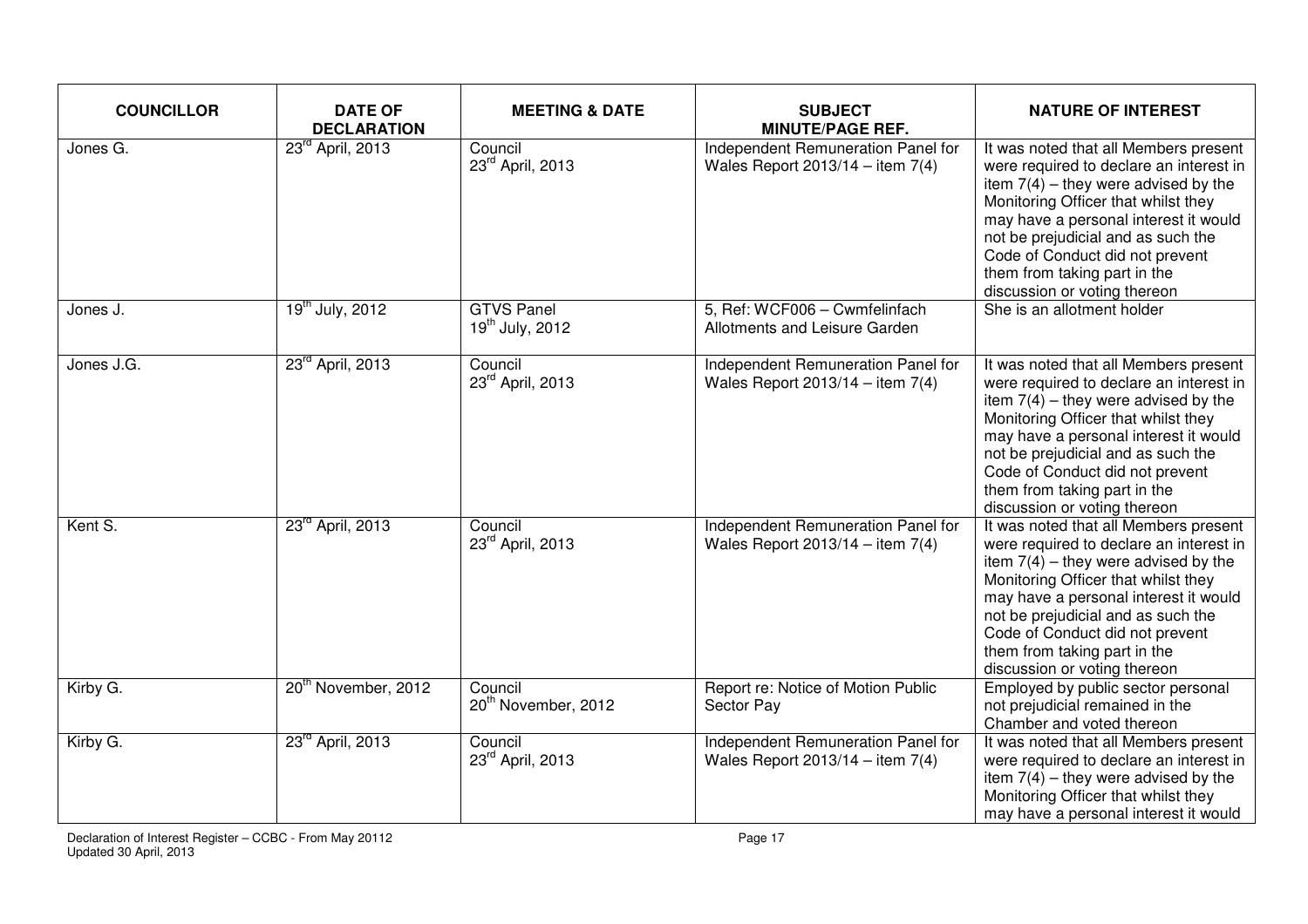| <b>COUNCILLOR</b> | <b>DATE OF</b><br><b>DECLARATION</b> | <b>MEETING &amp; DATE</b>                                                            | <b>SUBJECT</b><br><b>MINUTE/PAGE REF.</b>                                | <b>NATURE OF INTEREST</b>                                                                                                                                                                                                                                                                                                                           |
|-------------------|--------------------------------------|--------------------------------------------------------------------------------------|--------------------------------------------------------------------------|-----------------------------------------------------------------------------------------------------------------------------------------------------------------------------------------------------------------------------------------------------------------------------------------------------------------------------------------------------|
|                   |                                      |                                                                                      |                                                                          | not be prejudicial and as such the<br>Code of Conduct did not prevent<br>them from taking part in the<br>discussion or voting thereon                                                                                                                                                                                                               |
| Lewis A.          | 26 <sup>th</sup> November, 2012      | <b>GTVS Panel</b><br>26 <sup>th</sup> November, 2012                                 | 12/P037<br>Croespenmaen Residents & Tenants<br>Association               | As he attends their meetings                                                                                                                                                                                                                                                                                                                        |
| Lewis A.          | 23 <sup>rd</sup> April, 2013         | Council<br>23rd April, 2013                                                          | Independent Remuneration Panel for<br>Wales Report $2013/14 -$ item 7(4) | It was noted that all Members present<br>were required to declare an interest in<br>item $7(4)$ – they were advised by the<br>Monitoring Officer that whilst they<br>may have a personal interest it would<br>not be prejudicial and as such the<br>Code of Conduct did not prevent<br>them from taking part in the<br>discussion or voting thereon |
| Lloyd K.          | 19 <sup>th</sup> July, 2012          | <b>GTVS Panel</b><br>$19^{th}$ July, 2012                                            | 5, Ref: WCF003<br><b>Trinant Communities First Board</b>                 | As a member of the partnership                                                                                                                                                                                                                                                                                                                      |
| Lloyd K.          | $19^{th}$ July, 2012                 | <b>GTVS Panel</b><br>19 <sup>th</sup> July, 2012                                     | 5, Ref: 12/G0005, Pentwyn & Trinant<br><b>Allotment Association</b>      | He is an allotment holder                                                                                                                                                                                                                                                                                                                           |
| Lloyd K.          | $19^{th}$ July, 2012                 | <b>GTVS Panel</b><br>$19^{th}$ July, 2012                                            | 5, Ref: 12/P031 - Rhymney Valley<br>Young At Heart                       | Knows the applicant                                                                                                                                                                                                                                                                                                                                 |
| Lloyd K.          | 6 <sup>th</sup> September, 2012      | <b>Licensing Committee</b><br>6 <sup>th</sup> September, 2012                        | 3 - Street Trading Appeal                                                | Previously involved in application<br>(prior to becoming Licensing Member)                                                                                                                                                                                                                                                                          |
| Lloyd K.          | 11 <sup>th</sup> October, 2012       | <b>Licensing Sub-Committee</b><br>(Taxi & General)<br>$11^{th}$ October, 2012        | 1.1(b) Mr. B. Ayres of Cwmnant,<br>Aberbeeg                              | Knows the applicant and has used<br>the taxi firm                                                                                                                                                                                                                                                                                                   |
| Lloyd K.          | 11 <sup>th</sup> October, 2012       | <b>Licensing Sub-Committee</b><br>(Taxi & General)<br>11 <sup>th</sup> October, 2012 | 1.1(e) Mr. C. Foxwell of Pentwyn,<br>Crumlin                             | Knows the applicant and has used<br>the taxi firm                                                                                                                                                                                                                                                                                                   |
| Lloyd K.          | 26 <sup>th</sup> November, 2012      | <b>GTVS Panel</b><br>26 <sup>th</sup> November, 2012                                 | 12/P037<br>Croespenamen Residents & Tenants<br>Association               | As he attends their meetings                                                                                                                                                                                                                                                                                                                        |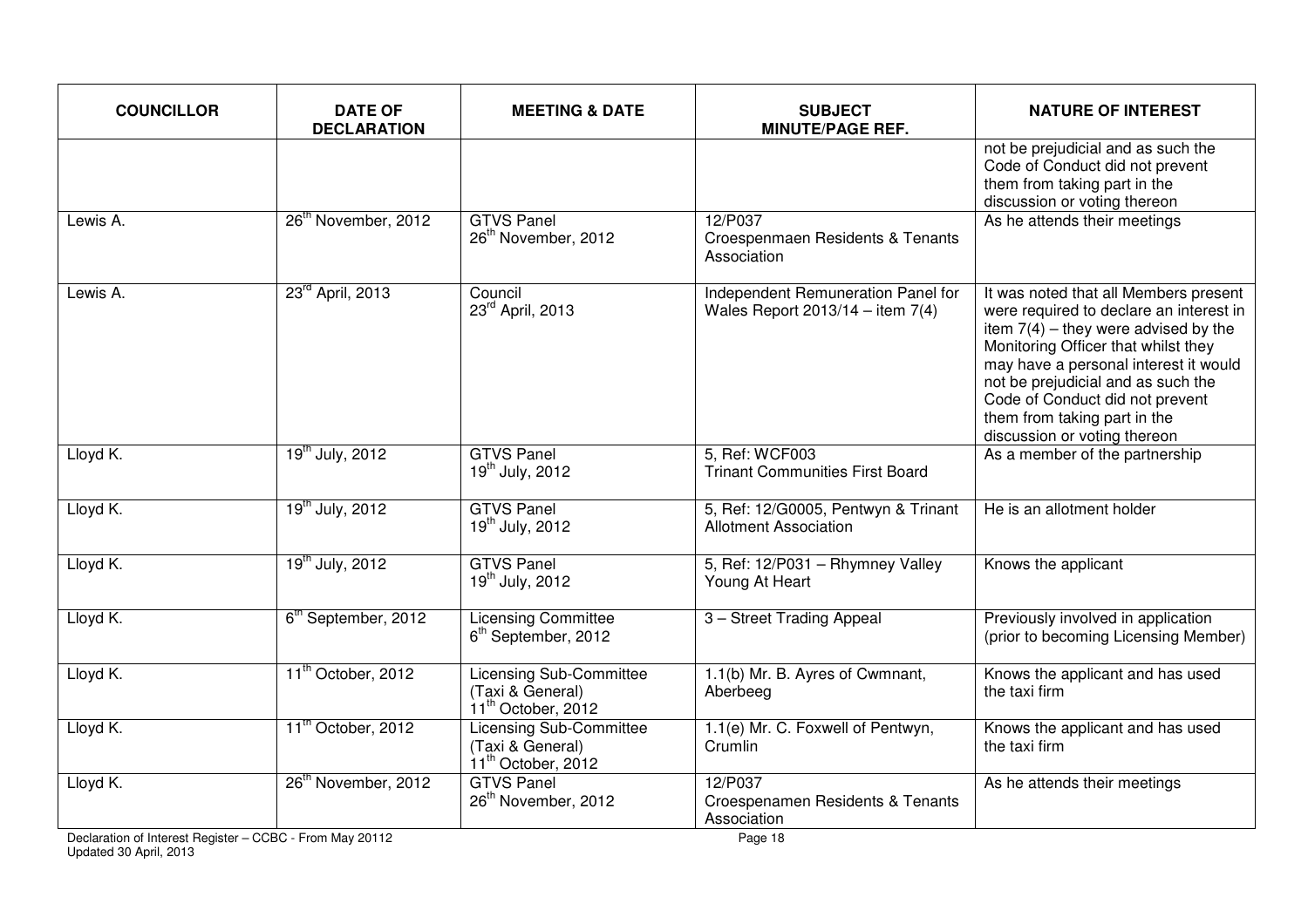| <b>COUNCILLOR</b> | <b>DATE OF</b><br><b>DECLARATION</b>                                                                                    | <b>MEETING &amp; DATE</b>                                                                                                                                         | <b>SUBJECT</b><br><b>MINUTE/PAGE REF.</b>                                  | <b>NATURE OF INTEREST</b>                                                                                                                                                                                                                                                                                                                           |
|-------------------|-------------------------------------------------------------------------------------------------------------------------|-------------------------------------------------------------------------------------------------------------------------------------------------------------------|----------------------------------------------------------------------------|-----------------------------------------------------------------------------------------------------------------------------------------------------------------------------------------------------------------------------------------------------------------------------------------------------------------------------------------------------|
|                   |                                                                                                                         |                                                                                                                                                                   |                                                                            |                                                                                                                                                                                                                                                                                                                                                     |
| Lloyd K.          | Meeting date 26 <sup>th</sup><br>November, 2012.<br>GTVS Panel.<br>Declaration date is 27 <sup>th</sup><br>March, 2013. | GTVS Panel.<br>Meeting held on 26 <sup>th</sup><br>November, 2012.<br>Declaration date 27 <sup>th</sup> March,<br>2013. Declaration made<br>before decision made. | 12/P048 - Friends of Blackwood<br><b>Communication Group</b>               | As he knows a member of the group.                                                                                                                                                                                                                                                                                                                  |
| Lloyd K.          | 23rd April, 2013                                                                                                        | Council<br>23rd April, 2013                                                                                                                                       | Independent Remuneration Panel for<br>Wales Report $2013/14 -$ item $7(4)$ | It was noted that all Members present<br>were required to declare an interest in<br>item $7(4)$ – they were advised by the<br>Monitoring Officer that whilst they<br>may have a personal interest it would<br>not be prejudicial and as such the<br>Code of Conduct did not prevent<br>them from taking part in the<br>discussion or voting thereon |
| Mann C.P          | 23 <sup>rd</sup> April, 2013                                                                                            | Council<br>23rd April, 2013                                                                                                                                       | Independent Remuneration Panel for<br>Wales Report $2013/14 -$ item 7(4)   | It was noted that all Members present<br>were required to declare an interest in<br>item $7(4)$ - they were advised by the<br>Monitoring Officer that whilst they<br>may have a personal interest it would<br>not be prejudicial and as such the<br>Code of Conduct did not prevent<br>them from taking part in the<br>discussion or voting thereon |
| Morgan S.         |                                                                                                                         | <b>Voluntary Sector Sub-</b><br>Committee                                                                                                                         | Nelson Boys and Girls Club - Items<br>of Interest to Voluntary Sector      | Trusttee – information item only – no<br>debate                                                                                                                                                                                                                                                                                                     |
| Morgan S.         | 23 <sup>rd</sup> April, 2013                                                                                            | Council<br>23rd April, 2013                                                                                                                                       | Independent Remuneration Panel for<br>Wales Report $2013/14 -$ item 7(4)   | It was noted that all Members present<br>were required to declare an interest in<br>item $7(4)$ – they were advised by the<br>Monitoring Officer that whilst they<br>may have a personal interest it would<br>not be prejudicial and as such the<br>Code of Conduct did not prevent<br>them from taking part in the                                 |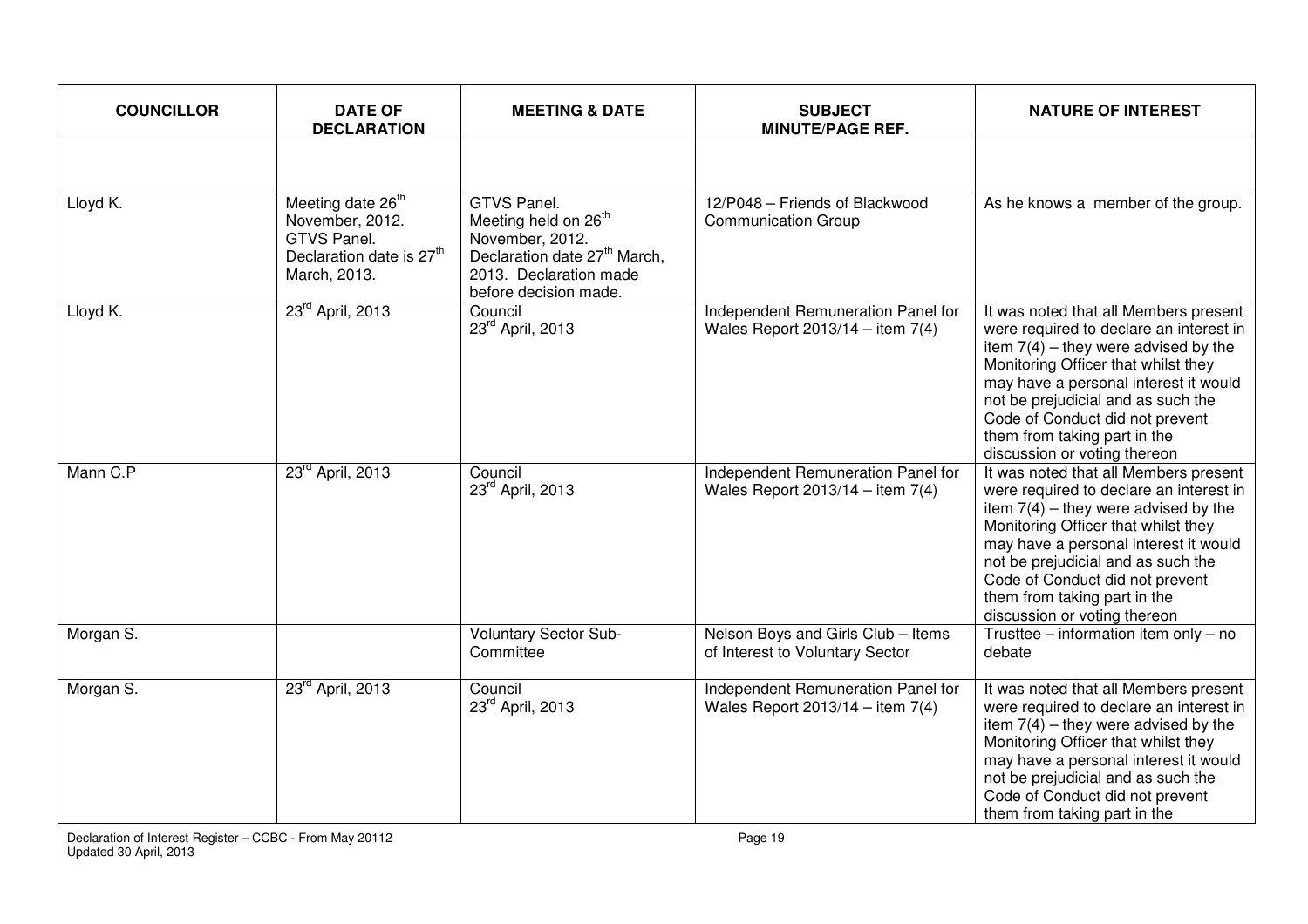| <b>COUNCILLOR</b> | <b>DATE OF</b><br><b>DECLARATION</b> | <b>MEETING &amp; DATE</b>                                                              | <b>SUBJECT</b><br><b>MINUTE/PAGE REF.</b>                                | <b>NATURE OF INTEREST</b>                                                                                                                                                                                                                                                                                                                           |
|-------------------|--------------------------------------|----------------------------------------------------------------------------------------|--------------------------------------------------------------------------|-----------------------------------------------------------------------------------------------------------------------------------------------------------------------------------------------------------------------------------------------------------------------------------------------------------------------------------------------------|
|                   |                                      |                                                                                        |                                                                          | discussion or voting thereon                                                                                                                                                                                                                                                                                                                        |
| Passmore R.       | 23 <sup>rd</sup> April, 2013         | Council<br>23rd April, 2013                                                            | Armed Forces Community Covenant -<br>Item $7(2)$                         | Has a family member associated with<br>the armed forces                                                                                                                                                                                                                                                                                             |
| Passmore R.       | 23 <sup>rd</sup> April, 2013         | Council<br>23rd April, 2013                                                            | Independent Remuneration Panel for<br>Wales Report $2013/14 -$ item 7(4) | It was noted that all Members present<br>were required to declare an interest in<br>item $7(4)$ – they were advised by the<br>Monitoring Officer that whilst they<br>may have a personal interest it would<br>not be prejudicial and as such the<br>Code of Conduct did not prevent<br>them from taking part in the<br>discussion or voting thereon |
| Poole D.V.        | $7th$ June, 2012                     | <b>Planning Committee</b><br>$7th$ June, 2012<br>Site visit 29 <sup>th</sup> May, 2012 | 4(d) Fairview Garage, Pengam                                             | Family member knows owner of<br>premises in question                                                                                                                                                                                                                                                                                                |
| Poole D.V.        | 23 <sup>rd</sup> April, 2013         | Council<br>23rd April, 2013                                                            | Independent Remuneration Panel for<br>Wales Report $2013/14 -$ item 7(4) | It was noted that all Members present<br>were required to declare an interest in<br>item $7(4)$ – they were advised by the<br>Monitoring Officer that whilst they<br>may have a personal interest it would<br>not be prejudicial and as such the<br>Code of Conduct did not prevent<br>them from taking part in the<br>discussion or voting thereon |
| Poole D.V.        | 23 <sup>rd</sup> April, 2013         | Council<br>23rd April, 2013                                                            | Localism Act - Publication of Pay<br>Policy – item $7(6)$                | Family members working for the<br>Authority. Left the Chamber when the<br>item was discussed.                                                                                                                                                                                                                                                       |
| Preece D.         | 17 <sup>th</sup> April, 2013         | <b>Special Council</b><br>17 <sup>th</sup> April, 2013                                 | Cwmcarn High School                                                      | School Governor                                                                                                                                                                                                                                                                                                                                     |
| Preece D.W.R.     | 23rd October, 2012                   | Council<br>23rd October, 2012                                                          | <b>Cwmcarn High School</b>                                               | Governor of School                                                                                                                                                                                                                                                                                                                                  |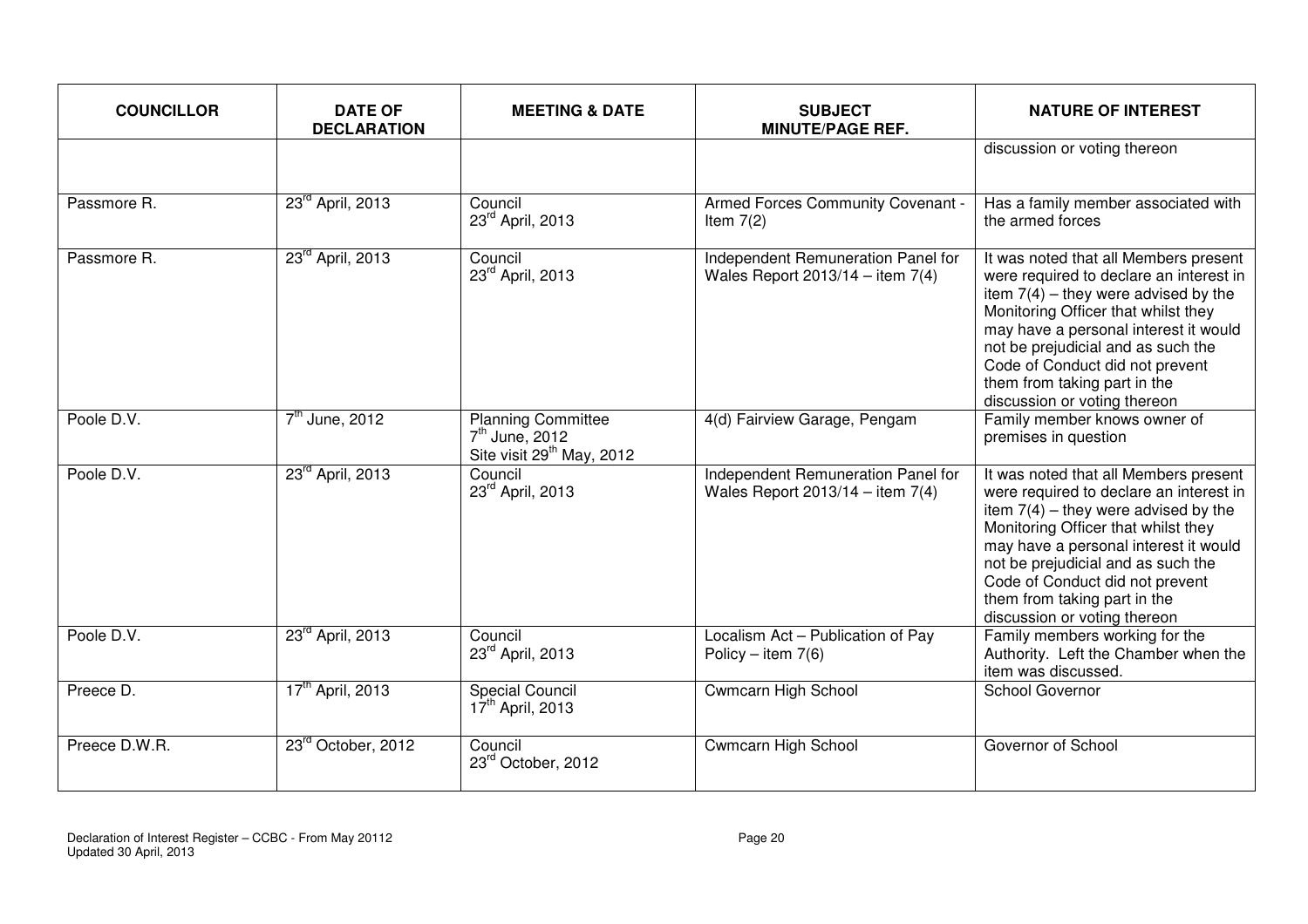| <b>COUNCILLOR</b> | <b>DATE OF</b><br><b>DECLARATION</b> | <b>MEETING &amp; DATE</b>                  | <b>SUBJECT</b><br><b>MINUTE/PAGE REF.</b>                                | <b>NATURE OF INTEREST</b>                                                                                                                                                                                                                                                                                                                           |
|-------------------|--------------------------------------|--------------------------------------------|--------------------------------------------------------------------------|-----------------------------------------------------------------------------------------------------------------------------------------------------------------------------------------------------------------------------------------------------------------------------------------------------------------------------------------------------|
| Preece D.W.R.     | 20 <sup>th</sup> November, 2012      | Council<br>20 <sup>th</sup> November, 2012 | Cwmcarn High School                                                      | Governor of school                                                                                                                                                                                                                                                                                                                                  |
| Preece D.W.R.     | 23 <sup>rd</sup> April, 2013         | Council<br>23rd April, 2013                | Independent Remuneration Panel for<br>Wales Report $2013/14 -$ item 7(4) | It was noted that all Members present<br>were required to declare an interest in<br>item $7(4)$ – they were advised by the<br>Monitoring Officer that whilst they<br>may have a personal interest it would<br>not be prejudicial and as such the<br>Code of Conduct did not prevent<br>them from taking part in the<br>discussion or voting thereon |
| Prew M.           | 23rd April, 2013                     | Council<br>23rd April, 2013                | Localism Act - Publication of Pay<br>Policy – item $7(6)$                | Family members working for the<br>Authority. Left the Chamber when the<br>item was discussed.                                                                                                                                                                                                                                                       |
| Prew M.J.         | 19 <sup>th</sup> July, 2012          | <b>GTVS Panel</b><br>$19^{th}$ July, 2012  | 5, Ref: 12/P031 - Rhymney Valley<br>Young At Heart                       | Knows the applicant                                                                                                                                                                                                                                                                                                                                 |
| Prew M.J.         | 23 <sup>rd</sup> April, 2013         | Council<br>23rd April, 2013                | Independent Remuneration Panel for<br>Wales Report $2013/14 -$ item 7(4) | It was noted that all Members present<br>were required to declare an interest in<br>item $7(4)$ – they were advised by the<br>Monitoring Officer that whilst they<br>may have a personal interest it would<br>not be prejudicial and as such the<br>Code of Conduct did not prevent<br>them from taking part in the<br>discussion or voting thereon |
| Price D.          | 23rd April, 2013                     | Council<br>23rd April, 2013                | Independent Remuneration Panel for<br>Wales Report $2013/14 -$ item 7(4) | It was noted that all Members present<br>were required to declare an interest in<br>item $7(4)$ – they were advised by the<br>Monitoring Officer that whilst they<br>may have a personal interest it would<br>not be prejudicial and as such the<br>Code of Conduct did not prevent<br>them from taking part in the<br>discussion or voting thereon |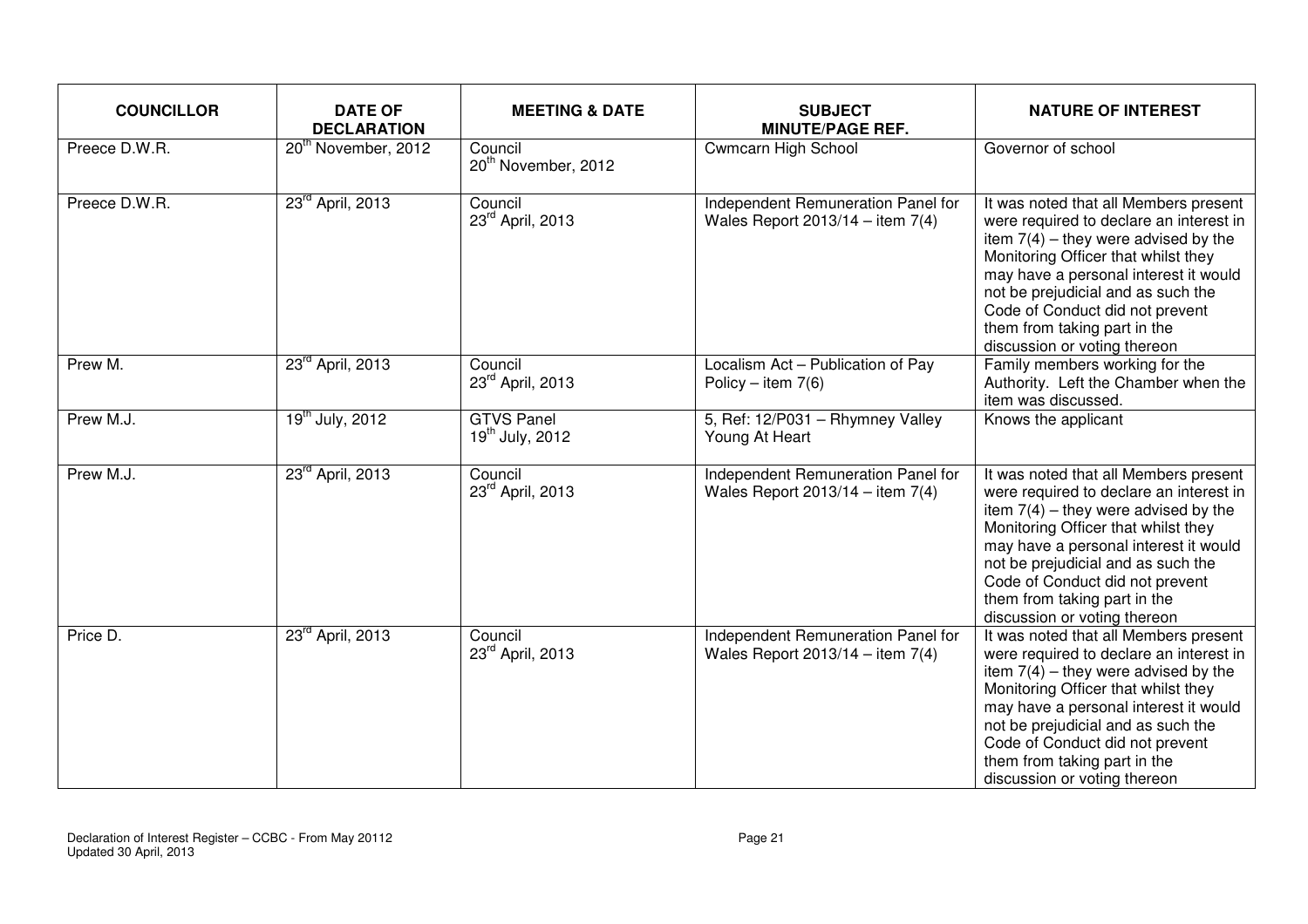| <b>COUNCILLOR</b> | <b>DATE OF</b><br><b>DECLARATION</b> | <b>MEETING &amp; DATE</b>                                  | <b>SUBJECT</b><br><b>MINUTE/PAGE REF.</b>                                | <b>NATURE OF INTEREST</b>                                                                                                                                                                                                                                                                                                                           |
|-------------------|--------------------------------------|------------------------------------------------------------|--------------------------------------------------------------------------|-----------------------------------------------------------------------------------------------------------------------------------------------------------------------------------------------------------------------------------------------------------------------------------------------------------------------------------------------------|
| Pritchard J.      | 23 <sup>rd</sup> April, 2013         | Council<br>23rd April, 2013                                | Independent Remuneration Panel for<br>Wales Report 2013/14 - item $7(4)$ | It was noted that all Members present<br>were required to declare an interest in<br>item $7(4)$ – they were advised by the<br>Monitoring Officer that whilst they<br>may have a personal interest it would<br>not be prejudicial and as such the<br>Code of Conduct did not prevent<br>them from taking part in the<br>discussion or voting thereon |
| Pritchard J.A.    | 26 <sup>th</sup> September, 2012     | <b>Special Council</b><br>26 <sup>th</sup> September, 2012 | Appointment of Lay Member - Audit<br>Committee                           | Applicant known to her - as item for<br>information she remained in the<br>Chamber when this was discussed                                                                                                                                                                                                                                          |
| Pritchard J.A.    | 23 <sup>rd</sup> April, 2013         | Council<br>23rd April, 2013                                | Independent Remuneration Panel for<br>Wales Report 2013/14 - item $7(4)$ | It was noted that all Members present<br>were required to declare an interest in<br>item $7(4)$ – they were advised by the<br>Monitoring Officer that whilst they<br>may have a personal interest it would<br>not be prejudicial and as such the<br>Code of Conduct did not prevent<br>them from taking part in the<br>discussion or voting thereon |
| Reynolds K.       | $17^{\text{th}}$ July, 2012          | Cabinet<br>17 <sup>th</sup> July, 2012                     | 3(3) Management of Committee of<br>Leisure Services                      | His son is the Manager at Caerphilly<br>Leisure Centre                                                                                                                                                                                                                                                                                              |
| Reynolds K.V.     | 19h February, 2013                   | Cabinet<br>19 <sup>th</sup> February, 2013                 | 4(4)                                                                     | His son is the manager at Caerphilly<br>Leisure Centre                                                                                                                                                                                                                                                                                              |
| Reynolds K.V.     | 16 <sup>th</sup> April, 2013         | Cabinet<br>16 <sup>th</sup> April, 2013                    | Management Restructuring in the<br>Sport and Leisure Service             | Having family working within the area<br>referred to                                                                                                                                                                                                                                                                                                |
| Reynolds K.V.     | 23 <sup>rd</sup> April, 2013         | Council<br>23rd April, 2013                                | Independent Remuneration Panel for<br>Wales Report $2013/14 -$ item 7(4) | It was noted that all Members present<br>were required to declare an interest in<br>item $7(4)$ – they were advised by the<br>Monitoring Officer that whilst they<br>may have a personal interest it would<br>not be prejudicial and as such the<br>Code of Conduct did not prevent<br>them from taking part in the                                 |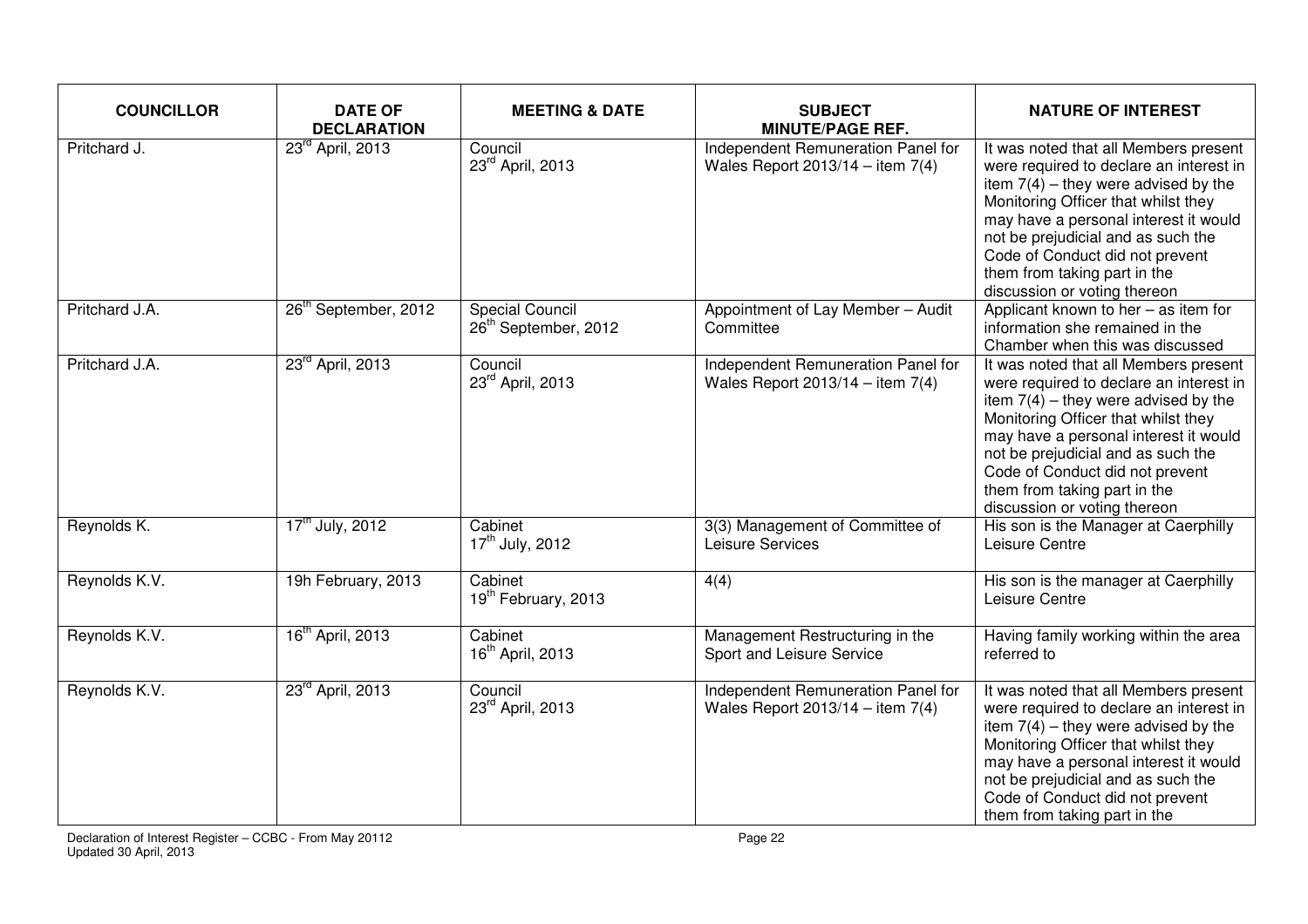| <b>COUNCILLOR</b> | <b>DATE OF</b><br><b>DECLARATION</b> | <b>MEETING &amp; DATE</b>                  | <b>SUBJECT</b><br><b>MINUTE/PAGE REF.</b>                                | <b>NATURE OF INTEREST</b>                                                                                                                                                                                                                                                                                                                           |
|-------------------|--------------------------------------|--------------------------------------------|--------------------------------------------------------------------------|-----------------------------------------------------------------------------------------------------------------------------------------------------------------------------------------------------------------------------------------------------------------------------------------------------------------------------------------------------|
|                   |                                      |                                            |                                                                          | discussion or voting thereon                                                                                                                                                                                                                                                                                                                        |
| Reynolds K.V.     | 23 <sup>rd</sup> April, 2013         | Council<br>23rd April, 2013                | Localism Act - Publication of Pay<br>Policy – item $7(6)$                | Family members working for the<br>Authority. Left the Chamber when the<br>item was discussed.                                                                                                                                                                                                                                                       |
| Sargent M.E.      | 23 <sup>rd</sup> April, 2013         | Council<br>23rd April, 2013                | Independent Remuneration Panel for<br>Wales Report $2013/14 -$ item 7(4) | It was noted that all Members present<br>were required to declare an interest in<br>item $7(4)$ – they were advised by the<br>Monitoring Officer that whilst they<br>may have a personal interest it would<br>not be prejudicial and as such the<br>Code of Conduct did not prevent<br>them from taking part in the<br>discussion or voting thereon |
| Stenner E.        | 20 <sup>th</sup> November, 2012      | Council<br>20 <sup>th</sup> November, 2012 | Report re: Notice of Motion Public<br>Sector Pay                         | Employed by public sector personal<br>not prejudicial remained in the<br>Chamber and voted thereon                                                                                                                                                                                                                                                  |
| Stenner E.        | 23 <sup>rd</sup> April, 2013         | Council<br>23rd April, 2013                | Independent Remuneration Panel for<br>Wales Report $2013/14 -$ item 7(4) | It was noted that all Members present<br>were required to declare an interest in<br>item $7(4)$ – they were advised by the<br>Monitoring Officer that whilst they<br>may have a personal interest it would<br>not be prejudicial and as such the<br>Code of Conduct did not prevent<br>them from taking part in the<br>discussion or voting thereon |
| Summers J.        | 23 <sup>rd</sup> April, 2013         | Council<br>23rd April, 2013                | Independent Remuneration Panel for<br>Wales Report $2013/14 -$ item 7(4) | It was noted that all Members present<br>were required to declare an interest in<br>item $7(4)$ – they were advised by the<br>Monitoring Officer that whilst they<br>may have a personal interest it would<br>not be prejudicial and as such the<br>Code of Conduct did not prevent<br>them from taking part in the<br>discussion or voting thereon |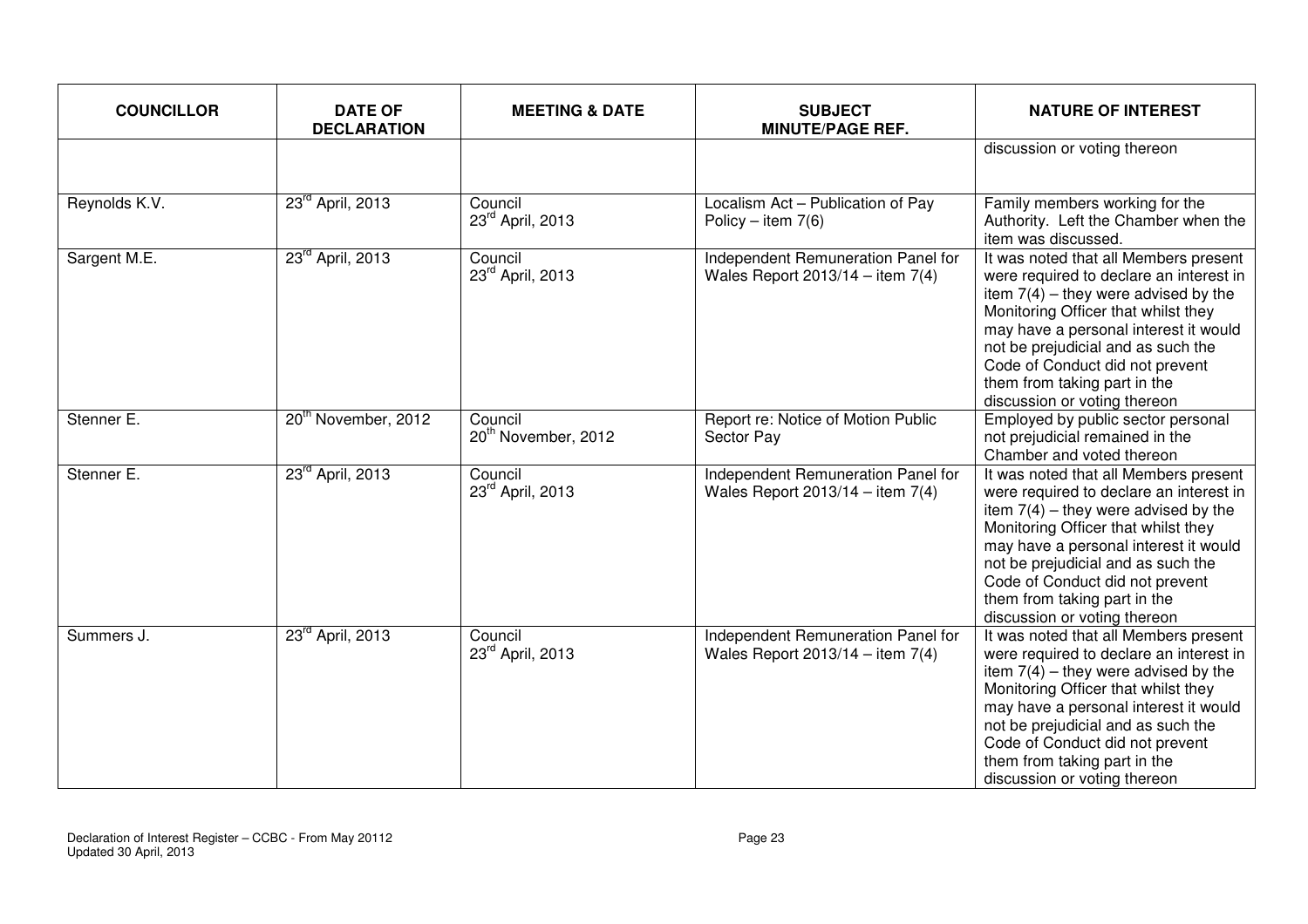| <b>COUNCILLOR</b> | <b>DATE OF</b><br><b>DECLARATION</b> | <b>MEETING &amp; DATE</b>                  | <b>SUBJECT</b><br><b>MINUTE/PAGE REF.</b>                                  | <b>NATURE OF INTEREST</b>                                                                                                                                                                                                                                                                                                                           |
|-------------------|--------------------------------------|--------------------------------------------|----------------------------------------------------------------------------|-----------------------------------------------------------------------------------------------------------------------------------------------------------------------------------------------------------------------------------------------------------------------------------------------------------------------------------------------------|
| Summers J.        | 23rd April, 2013                     | Council<br>23rd April, 2013                | Localism Act - Publication of Pay<br>Policy – item $7(6)$                  | Family members working for the<br>Authority. Left the Chamber when the<br>item was discussed.                                                                                                                                                                                                                                                       |
| Taylor J.         | 20 <sup>th</sup> November, 2012      | Council<br>20 <sup>th</sup> November, 2012 | Report re: Notice of Motion Public<br>Sector Pay                           | Employed by public sector personal<br>not prejudicial remained in the<br>Chamber and voted thereon                                                                                                                                                                                                                                                  |
| Taylor J.         | 23 <sup>rd</sup> April, 2013         | Council<br>23rd April, 2013                | Armed Forces Community Covenant -<br>Item $7(2)$                           | Has a family member associated with<br>the armed forces                                                                                                                                                                                                                                                                                             |
| Taylor J.         | 23 <sup>rd</sup> April, 2013         | Council<br>23rd April, 2013                | Independent Remuneration Panel for<br>Wales Report $2013/14 -$ item $7(4)$ | It was noted that all Members present<br>were required to declare an interest in<br>item $7(4)$ – they were advised by the<br>Monitoring Officer that whilst they<br>may have a personal interest it would<br>not be prejudicial and as such the<br>Code of Conduct did not prevent<br>them from taking part in the<br>discussion or voting thereon |
| Whittle L.G.      | 23 <sup>rd</sup> April, 2013         | Council<br>23rd April, 2013                | Independent Remuneration Panel for<br>Wales Report 2013/14 - item $7(4)$   | It was noted that all Members present<br>were required to declare an interest in<br>item $7(4)$ – they were advised by the<br>Monitoring Officer that whilst they<br>may have a personal interest it would<br>not be prejudicial and as such the<br>Code of Conduct did not prevent<br>them from taking part in the<br>discussion or voting thereon |
| Williams T.J.     | 23 <sup>rd</sup> April, 2013         | Council<br>23rd April, 2013                | Independent Remuneration Panel for<br>Wales Report $2013/14 -$ item 7(4)   | It was noted that all Members present<br>were required to declare an interest in<br>item $7(4)$ – they were advised by the<br>Monitoring Officer that whilst they<br>may have a personal interest it would<br>not be prejudicial and as such the<br>Code of Conduct did not prevent<br>them from taking part in the<br>discussion or voting thereon |